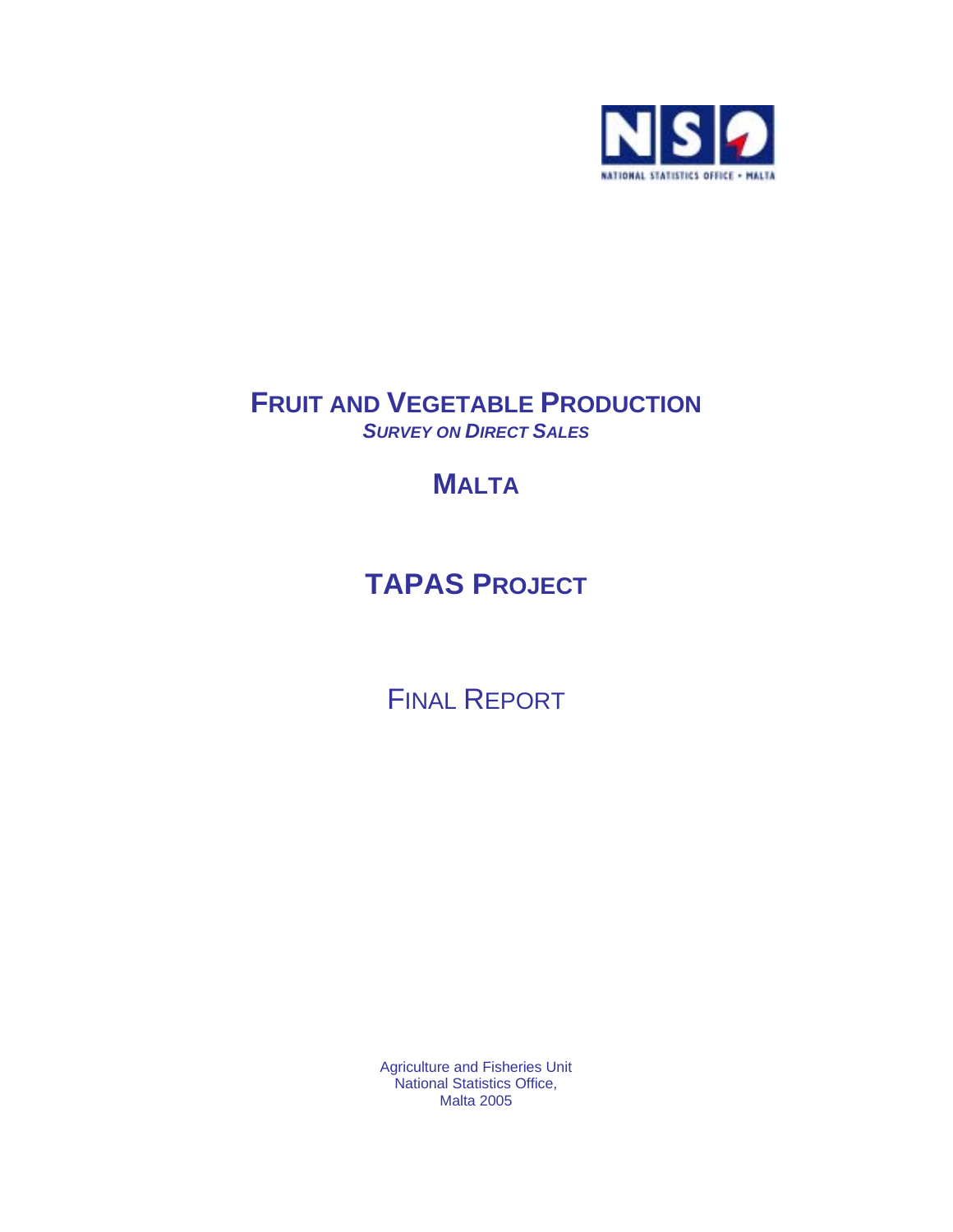## **CONTENTS**

| 1              |     |                                                  |  |
|----------------|-----|--------------------------------------------------|--|
|                | 1.1 |                                                  |  |
|                | 1.2 | History on fruit and vegetables data compilation |  |
|                |     |                                                  |  |
|                | 1.3 |                                                  |  |
|                | 1.4 |                                                  |  |
|                | 1.5 |                                                  |  |
|                |     |                                                  |  |
| $\overline{2}$ |     |                                                  |  |
|                | 2.1 |                                                  |  |
|                | 2.2 |                                                  |  |
|                | 2.3 |                                                  |  |
|                | 2.4 |                                                  |  |
|                | 2.5 |                                                  |  |
|                |     |                                                  |  |
| 3              |     |                                                  |  |
|                | 3.1 |                                                  |  |
|                |     |                                                  |  |
| $\overline{4}$ |     |                                                  |  |
|                |     | Annex 1: List of coefficients                    |  |
|                |     | Annex 2: Questionnaire                           |  |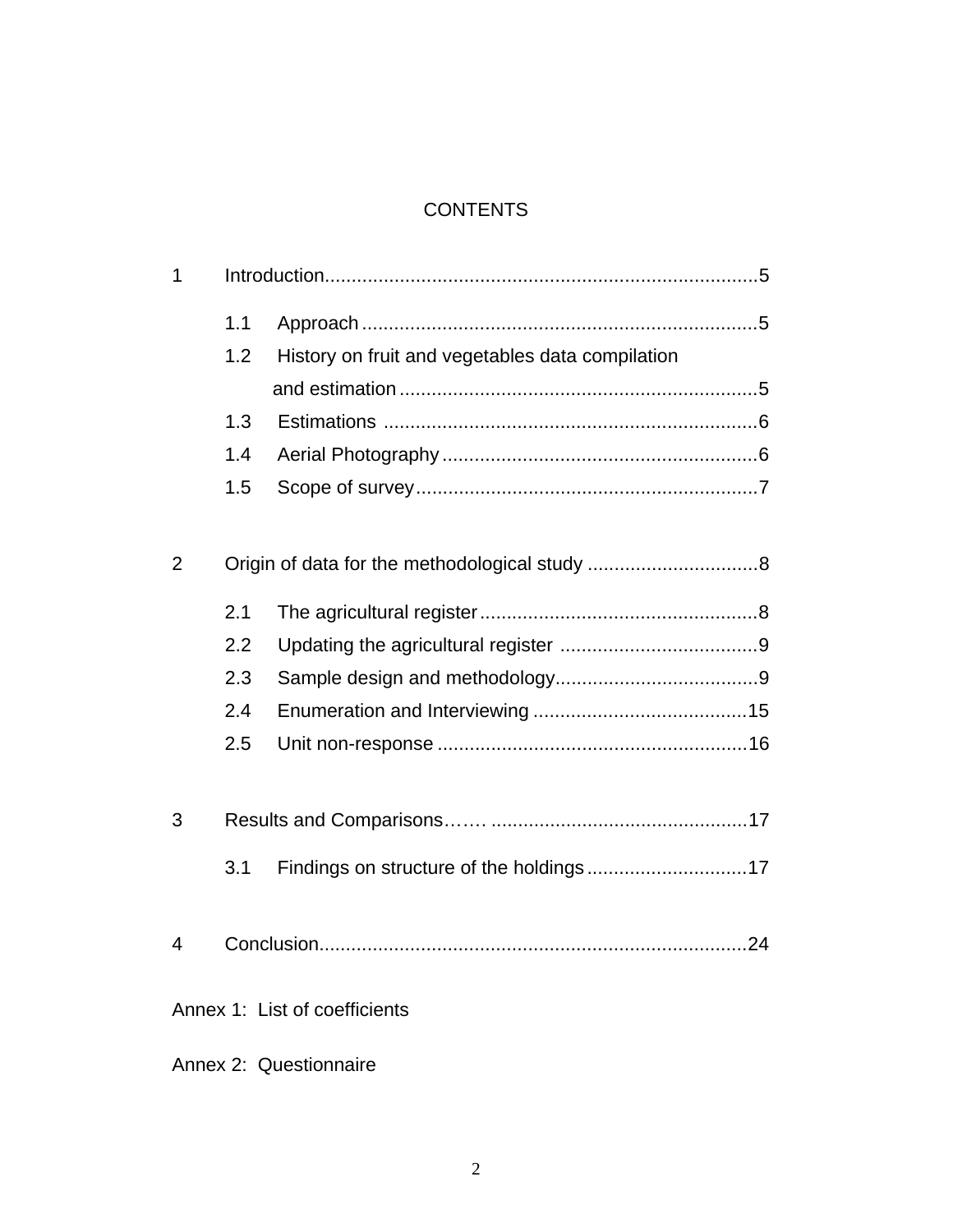# TABLES AND GRAPHS

# TABLES

| Table 1: | Population distribution of agricultural holdings by     |
|----------|---------------------------------------------------------|
| Table 2: | Initial sample distribution of agricultural holdings by |
| Table 3: | Initial sample weights of agricultural holdings by      |
| Table 4: | Final sample distribution of agricultural holdings by   |
| Table 5: | Final sample weights of agricultural holdings by        |
| Table 6: | Response rate of agricultural holdings by region,       |
| Table 7: | Area (ha) and estimated total production (t)            |
|          | Table 8: Lower and upper limits of estimated total crop |
| Table 9: | Distribution of crop produce (t) by administrative      |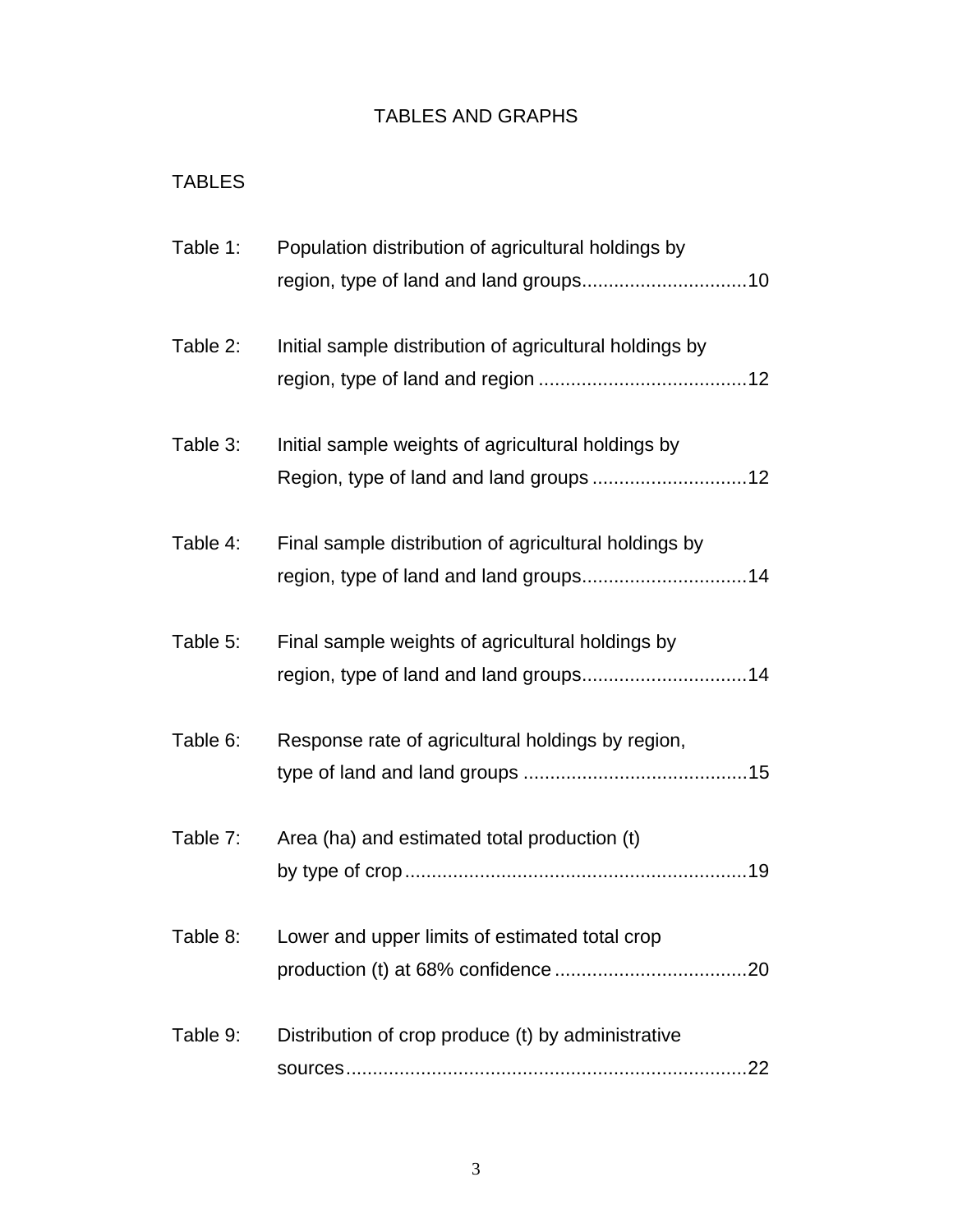| Table 10: | Comparison between estimated total crop production      |
|-----------|---------------------------------------------------------|
|           | (t) and crop produce (t) from administrative sources 23 |

# GRAPHS

|            | Graph 1: Percentage distribution of agricultural area (ha) by |
|------------|---------------------------------------------------------------|
| Graph $2:$ | Percentage distribution of estimated crop production (t)      |
| Graph 3:   | Percentage distribution of estimated crop production (t)      |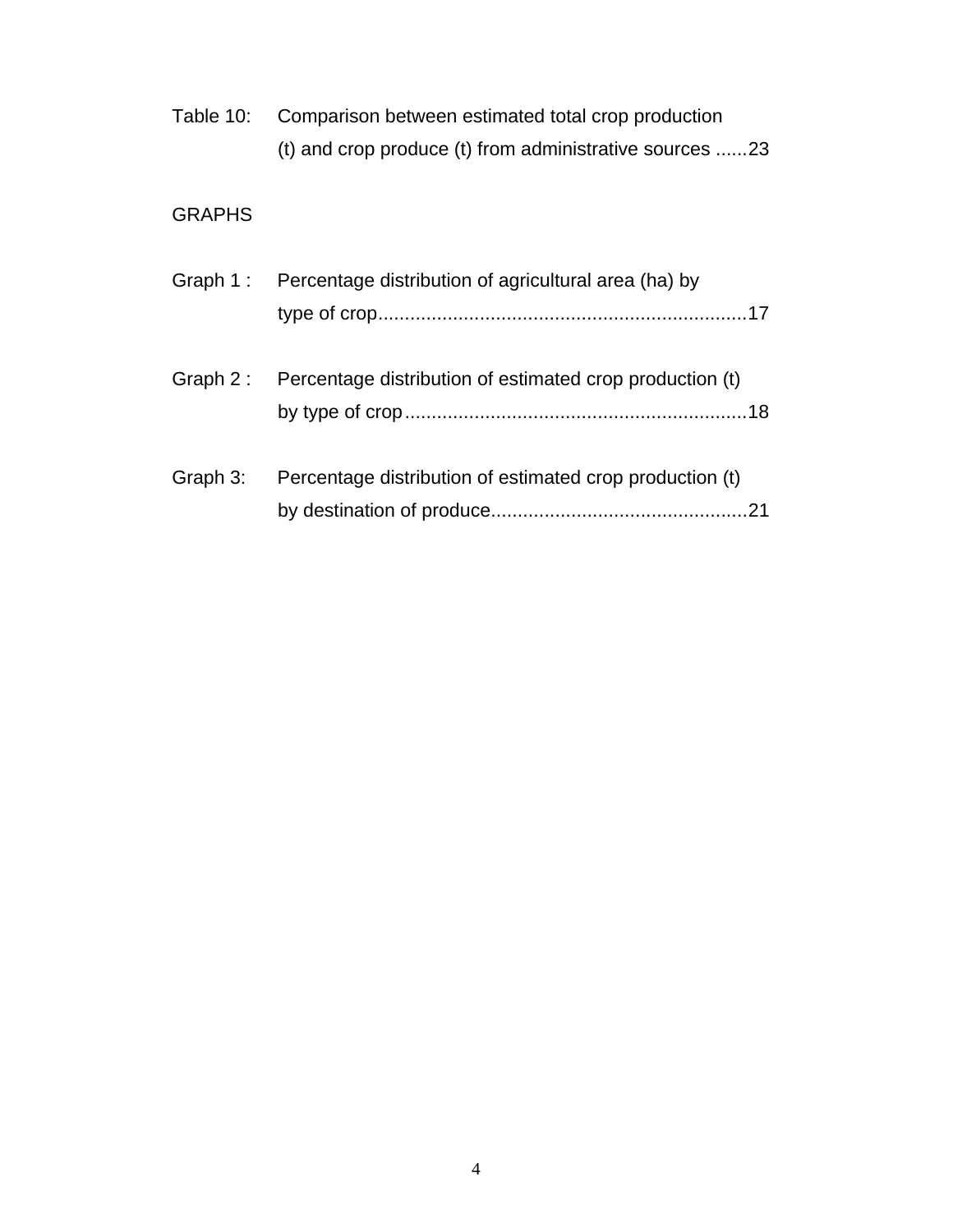#### **1 Introduction**

Way back in July 2003, during the ASA Committee Meeting, Eurostat informed Acceding Countries that it was possible to finance actions to improve the quality of the fruit and vegetable statistics. Malta took up the offer and an official request, together with an action plan, was sent to Eurostat on the  $29<sup>th</sup>$  July 2003.

Several projects, including Malta's application, were approved by Doc. ESTAT/CPSA/429 during the Committee Meeting of the 6<sup>th</sup> July, 2004. The formal approval of the work program was officially granted on the 5<sup>th</sup> November, 2004.

## **1.1 Approach**

The main objective of statistics is to provide timely, accurate and reliable information for planning and policy making purposes within a local and global context.

The aim of this TAPAS action was to compile baseline data that would lay solid foundations for future fruit and vegetable statistics estimations. A methodological description on the compilation of fruit and vegetable estimates will be explained. Also, the methodology used in the current compilation using a scientific and statistical approach will be dealt with. Finally, within this report, the NSO will be analyzing the results of the study carried out and will make comparisons with previous compilations in this area.

# **1.2 History on fruit and vegetable data compilation and estimation**

It has been the practice for many years that farmers deposit a large part of their agricultural produce for sale, at the four administrative vegetable markets. Malta does not have any cold storage facilities for fruit and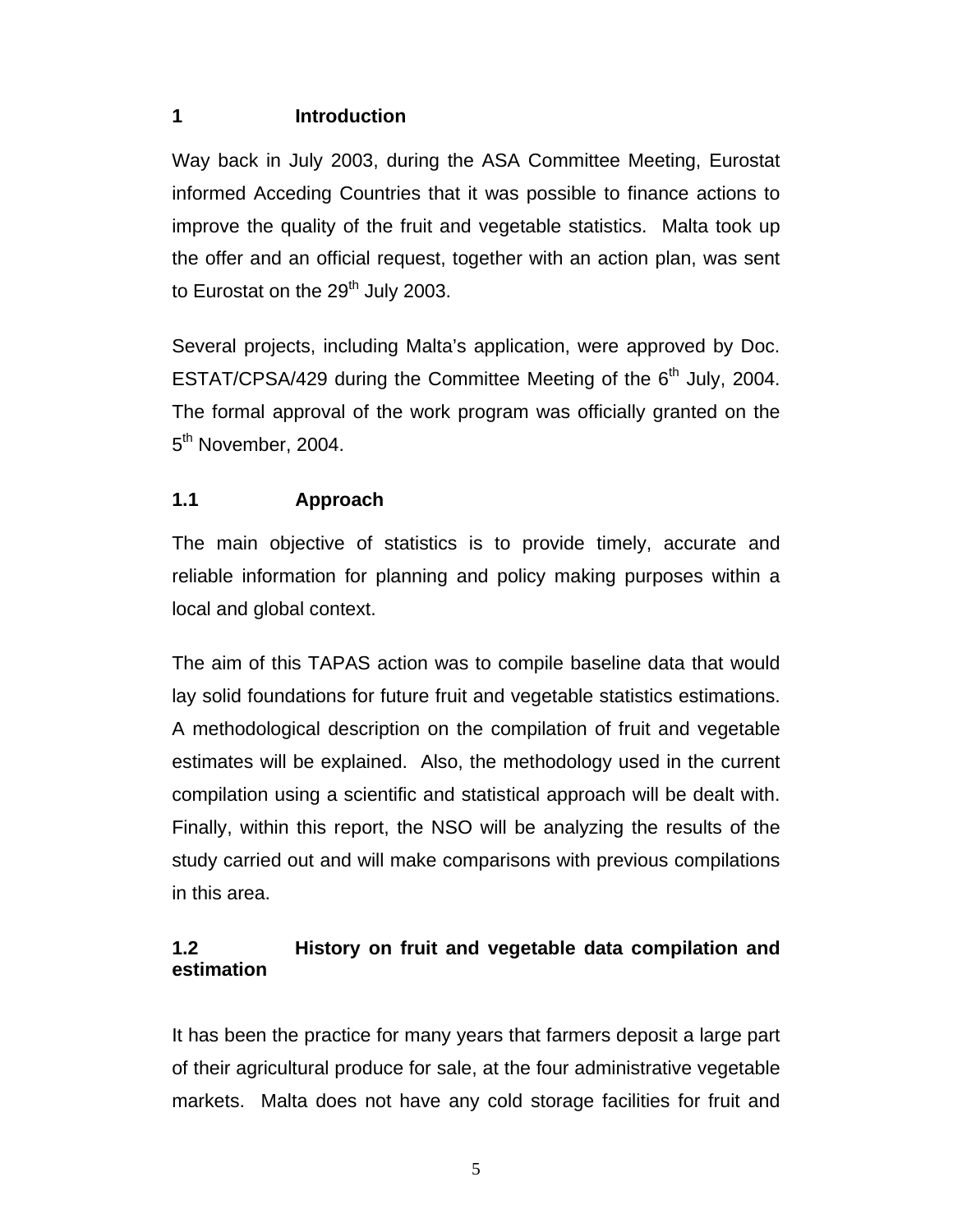vegetables, hence, all products are sold fresh. The products are sold by public auction, through the middlemen, to licensed hawkers. The crops which are not sold through the markets are the following:-

- Wheat, barley, clover, vetches (which are used as fodder)
- Tomatoes which are meant for processing
- Grapes which are sold to vintners
- Potato for export

The data for these crops is compiled directly by the National Statistics Office, from the various administrative sources.

The four markets provide the National Statistics Office with a list of all transactions which are carried out. The list, which is submitted on a monthly basis, contains personal details and the quantities and values of each product.

#### **1.3 Estimations**

Prior to this project, the estimation for total fruit and vegetables production was based on the available administrative sources. A provision for direct sales was estimated with the help of experts from the Ministry of Agriculture. A coefficient for direct sales was established on each product in consultation with the Ministry of Agriculture. Various benchmarking exercises were done with the farmers during census of Agriculture.

#### **1.4 Aerial photography**

Benchmarking exercises to establish a solid dataset, were also done with the help of newer technologies. In April 2000, the National Statistics Office had embarked on a very ambitious project, namely conducting a comprehensive geographical survey of the national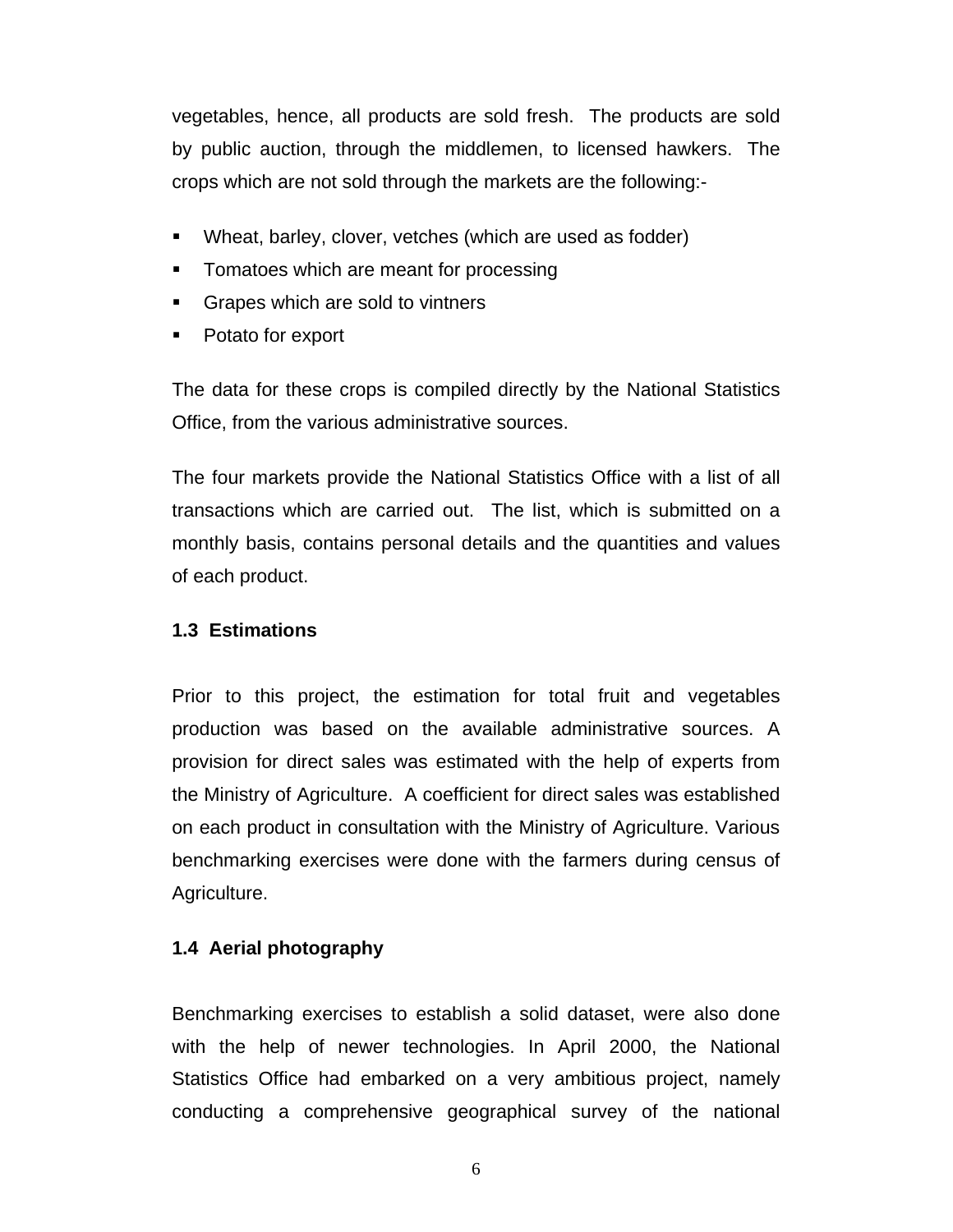agriculture-related statistical data. The survey was based on ground truthing, aerial photography and GIS-based estimation methods. A list of variables was defined and these included area under horticultural products, fodder, permanent crops and area under greenhouses.

These results established a dataset of the area under the different crops at a particular period. The variables which gave conclusive results were permanent crops and structures together with fodder, as this is harvested during the actual photography. Since a census of agriculture had not been carried out for a period of seventeen years, it was imperative to establish the area under fodder as no records were available at the time. Also certain characteristics of the parcels such as 'land area under irrigation' were established. However, production figures could not be dealt with and separate projects were needed to establish production figures.

#### **1.5 Scope of the survey**

To date, the total production of fruit and vegetables and other agricultural crops are estimated by applying a co-efficient to the quantities of fruit and vegetables that pass through the four administrative markets in Malta and Gozo. To do away with expert advice the Agriculture and Fisheries Unit decided to embark on a project using scientific methods in order to provide solid foundations for present and future production estimates. Whilst the survey will be used to estimate total crop production in 2004, the figures will also be used to provide more reliable and accurate statistics on crop output within the framework of the Economic Accounts for Agriculture (Rev 1.1).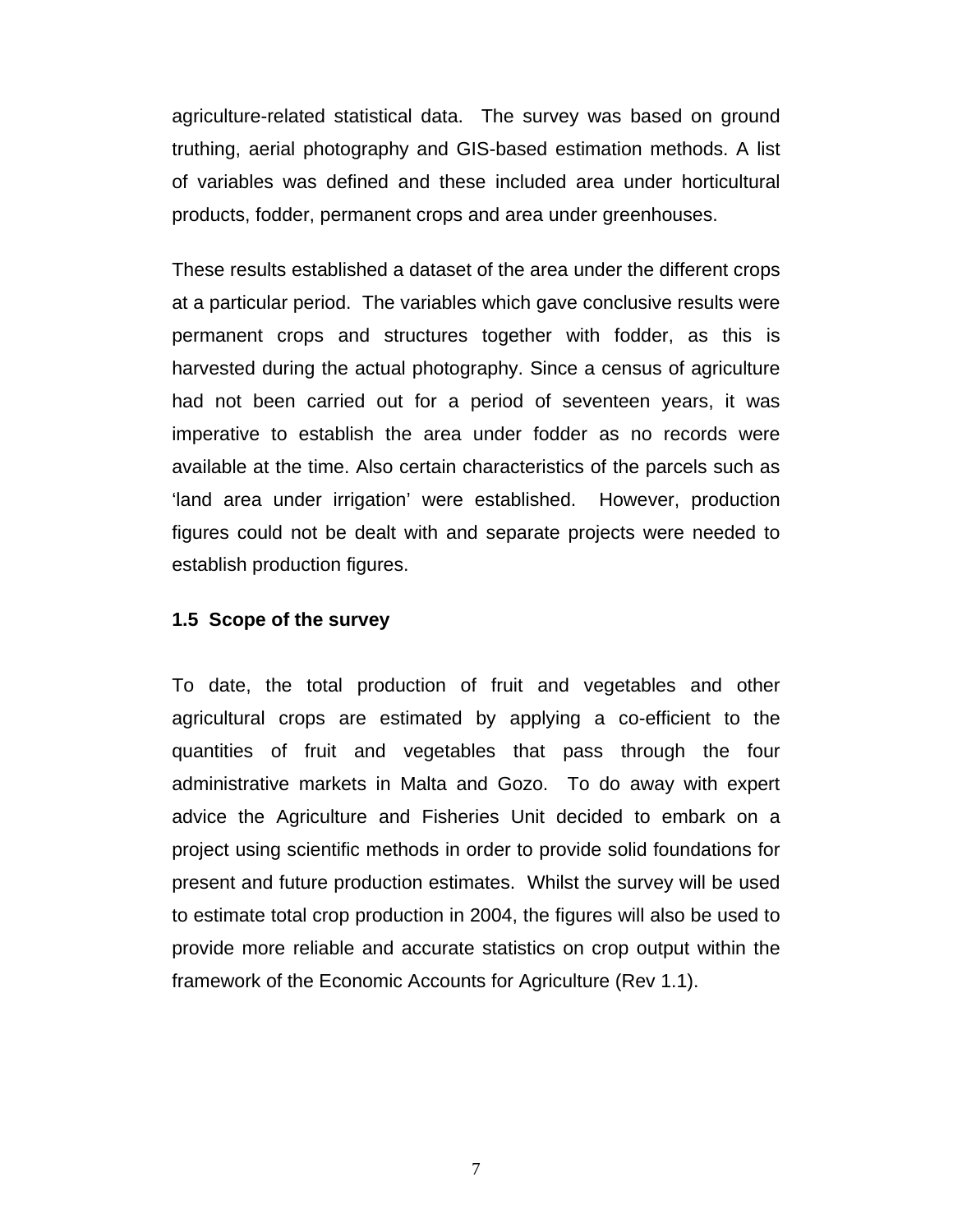#### **2 Origin of data for the methodological study**

#### **2.1 The agricultural register**

The then Central Office of Statistics used to carry out an annual Census of Agriculture from the year 1956 until the year 1983. There was a long break and in 1999, the Agriculture and Fisheries unit started setting up an agricultural register. A postal questionnaire was sent to 14,000 holdings whose records were kept at the Statistics Office. The postal questionnaire included the basic information and characteristics of the holding such as type of land, locality of the parcels and area in hectares, personal details of the farmer and family workers. During the year 2001, a Census of Agriculture was carried out with a census date being 30<sup>th</sup> September 2001. All information was collected over a three week period which started in the last week of October and ran until mid-November. The Maltese agricultural register is a comprehensive register that includes all holdings engaged in any agricultural activity, whether commercial or subsistence farming. No thresholds were applied and since all agricultural holdings were obliged to participate, a response rate of 95 per cent was achieved. As ninety per cent of the register is made up of part time holders, thresholds could not be applied, as this would eliminate the bulk of the agricultural land. Including part time farmers within the register will exhaustively cover all production, whether crop production or livestock breeding.

The details covered by the census included:

- Personal details of the holder
- Land type (irrigated, dry, garigue)
- Land use (permanent crops, arable crops) by type of crop
- Livestock
- Machinery
- Labour force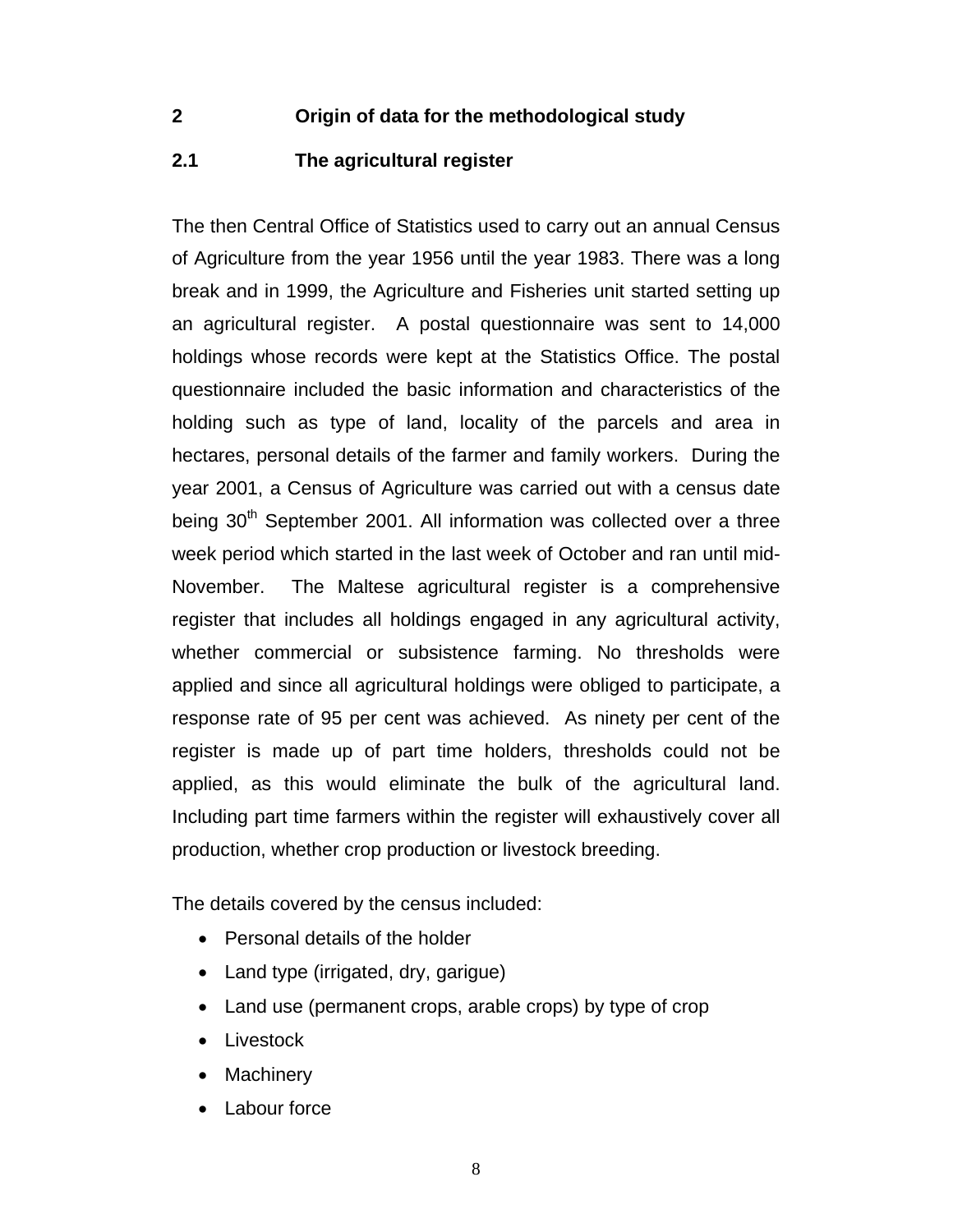Basically, the census was to serve as the platform of future surveys within the various domains in the agricultural sector.

#### **2.2 Updating the agricultural register**

Updates on the register are carried out on a monthly basis. The research institute provides a list of updates within the horticulture sector. Updates include transfer of land, deletions, new registrations and any corrections of personal details. Similarly the Department of Veterinary Services provides updates within the livestock sector. The new holdings are immediately interviewed by an AFU official in order to collect missing data. On the other hand, holdings that no longer exist are struck from the register.

## **2.3 Sample design and methodology**

In order to have the best possible representative sample, the agricultural register was updated prior to the sampling design.

At this point in time the total amount of agricultural holdings amounted to 10,988 holdings, of which 162 agricultural holdings were livestock holdings without any agricultural land. These 162 holdings were not considered for this survey. Thus, the target population amounted to 10,826 agricultural holdings.

Stratification of agricultural holdings was split according to:-

- Administrative areas Gozo and Comino, Northern, Southern and **Western**
- Type of land Irrigation/Dry
- Median Land groups

The total list of agricultural holdings were split into 24 strata as shown in the Table 1: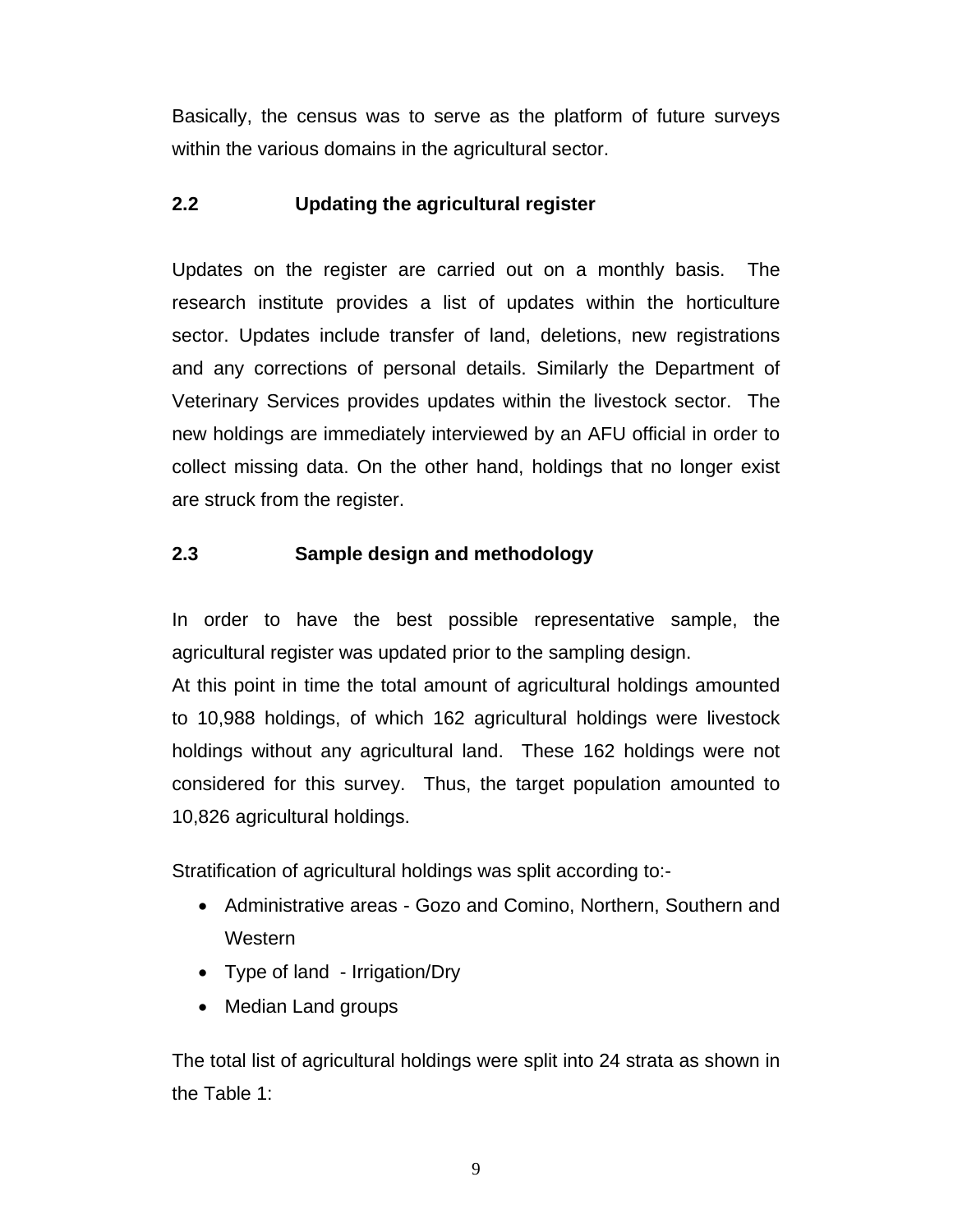|                 |                 | No irrigation     |        |              | Irrigation      |                   |        |       |
|-----------------|-----------------|-------------------|--------|--------------|-----------------|-------------------|--------|-------|
| Region          | $0 -$<br>median | median<br>$-$ P75 | $P75+$ | <b>Total</b> | $0 -$<br>median | median<br>$-$ P75 | $P75+$ | Total |
| Gozo and Comino | 1,299           | 490               | 298    | 2,087        | 101             | 83                | 104    | 288   |
| Northern        | 573             | 318               | 295    | 1,186        | 232             | 210               | 415    | 857   |
| Southern        | 1,826           | 788               | 540    | 3,154        | 188             | 144               | 217    | 549   |
| Western         | 1,032           | 501               | 493    | 2,026        | 170             | 167               | 342    | 679   |
| Total           | 4,730           | 2,097             | 1,626  | 8,453        | 691             | 604               | 1,078  | 2,373 |

**Table 1.** Population distribution of agricultural holdings by region, type of land and land groups

When the sample was extracted, the median area was established at 0.59 ha. The land groups imply that in stratum 1, there were 1,299 holdings that have no irrigation facilities coming from the region of Gozo and Comino. These have an agricultural area greater than zero but less than 0.59 ha.

In order to reduce the number of strata, the southern region included holdings from the northern harbour, southern harbour and south eastern districts. The northern harbour and southern harbour districts contain the least amount of agricultural area and are located closely to the south eastern district.

It was decided together with the Research and Methodology Unit at the National Statistics Office, that the total number of agricultural holdings which would be survey was to be 1,500 units, representing 14 per cent of the total population. These were split between 700 holdings which had no means of irrigation and the remaining 800 holdings would be allocated to holdings that have some source of irrigation. The sample design took into consideration the fact that 8,453 agricultural holdings (78.1 percent) do not have any source of irrigation and the remaining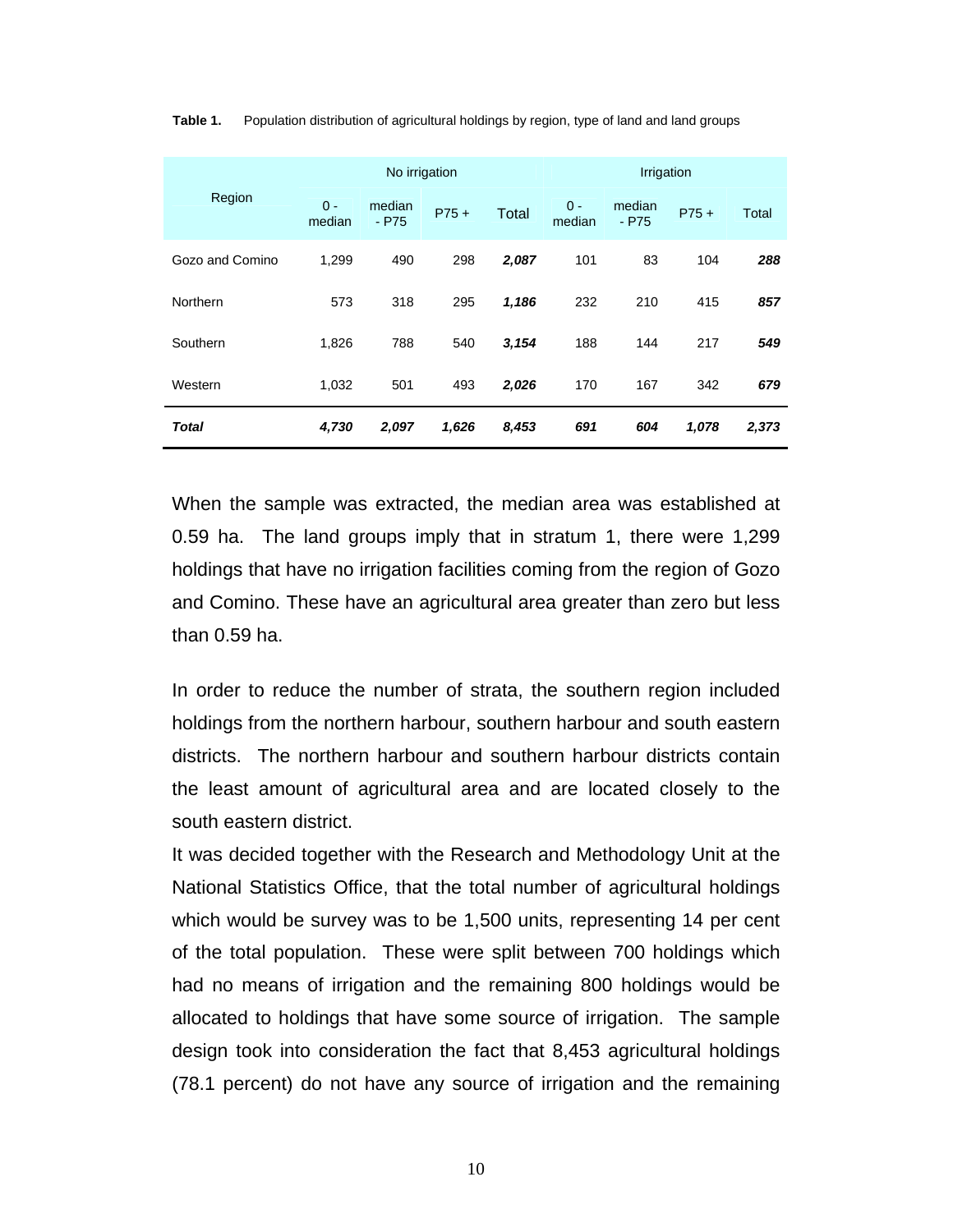agricultural holdings (21.9 per cent) do have. As Malta has a very dry climate, the bulk of horticultural production is grown on holdings which have a supply of water. The holdings were then split proportionally among the regions within the type of land. The holdings were equally allocated among the land groups.

For the allocation of holdings to be sampled among the strata, the following formula was used:-

$$
nl_{ri} = \frac{1}{3} \cdot \frac{N_{ri}}{N_i} \cdot n_i
$$

Where:

*N is* the total number of holdings in the population *n* is the total number of holdings in the sample

*i* is the type of land

 $0 =$  non-irrigated

 $1 =$  irrigated

*r* is the region

 $0 =$  Gozo and Comino

1 = Northern Region

2 = Western Region

3 = Southern Region

*l* is the land group

 $1 = 0$  – median  $2 =$  median – P75  $3 = P75+$ 

The formula is multiplied by a coefficient of 1/3 due to the fact that equal allocation between land groups was applied.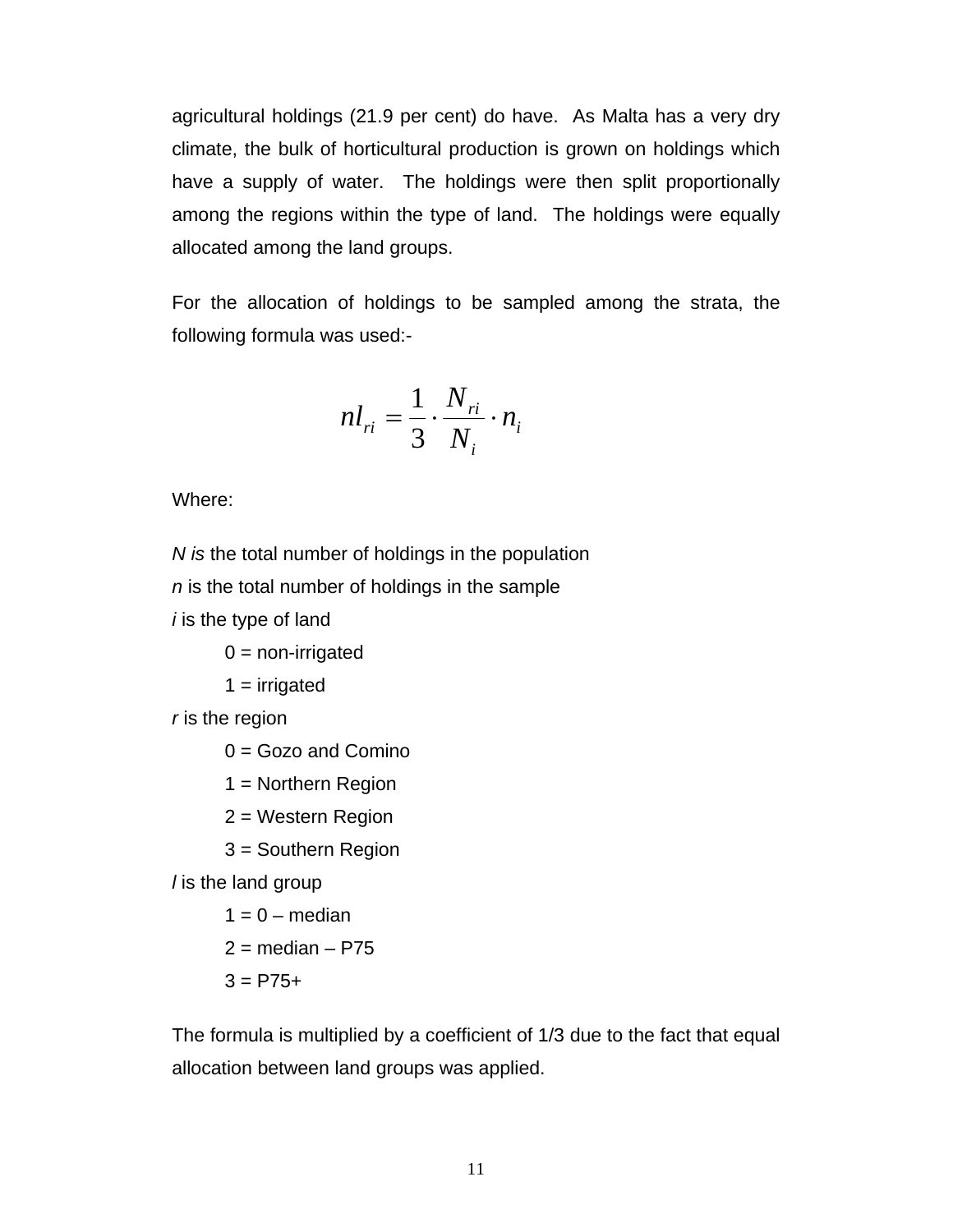|                 | No irrigation   |                   |        |              | Irrigation      |                   |        |              |
|-----------------|-----------------|-------------------|--------|--------------|-----------------|-------------------|--------|--------------|
| <b>Region</b>   | $0 -$<br>median | median<br>$-$ P75 | $P75+$ | <b>Total</b> | $0 -$<br>median | median<br>$-$ P75 | $P75+$ | <b>Total</b> |
| Gozo and Comino | 58              | 58                | 58     | 174          | 32              | 32                | 32     | 96           |
| Northern        | 33              | 33                | 33     | 99           | 96              | 96                | 96     | 288          |
| Southern        | 87              | 87                | 87     | 261          | 62              | 62                | 62     | 186          |
| Western         | 56              | 56                | 56     | 168          | 76              | 76                | 76     | 228          |
| <b>Total</b>    | 234             | 234               | 234    | 702          | 266             | 266               | 266    | 798          |

Table 2. Initial sample distribution of holdings by region, type of land and land groups

The weight of each holding selected from each stratum was equal to:

$$
wt_h = \frac{N_h}{n_h}
$$

Where:

*Nh* is the number of holdings in the population stratum *h Nh* is the number of holdings in the sample stratum *h Wth* is the weight of each holding in sample in stratum *h*

**Table 3.** Initial sample weights of holdings by region, type of land and land groups

|                 |            | No irrigation          |        | Irrigation |                        |        |  |
|-----------------|------------|------------------------|--------|------------|------------------------|--------|--|
| Region          | 0 - median | median -<br><b>P75</b> | $P75+$ | 0 - median | median -<br><b>P75</b> | $P75+$ |  |
| Gozo and Comino | 22.397     | 8.448                  | 5.138  | 3.156      | 2.594                  | 3.250  |  |
| Northern        | 17.364     | 9.636                  | 8.939  | 2.417      | 2.188                  | 4.323  |  |
| Southern        | 20.989     | 9.057                  | 6.207  | 3.032      | 2.323                  | 3.500  |  |
| Western         | 18.429     | 8.946                  | 8.804  | 2.237      | 2.197                  | 4.500  |  |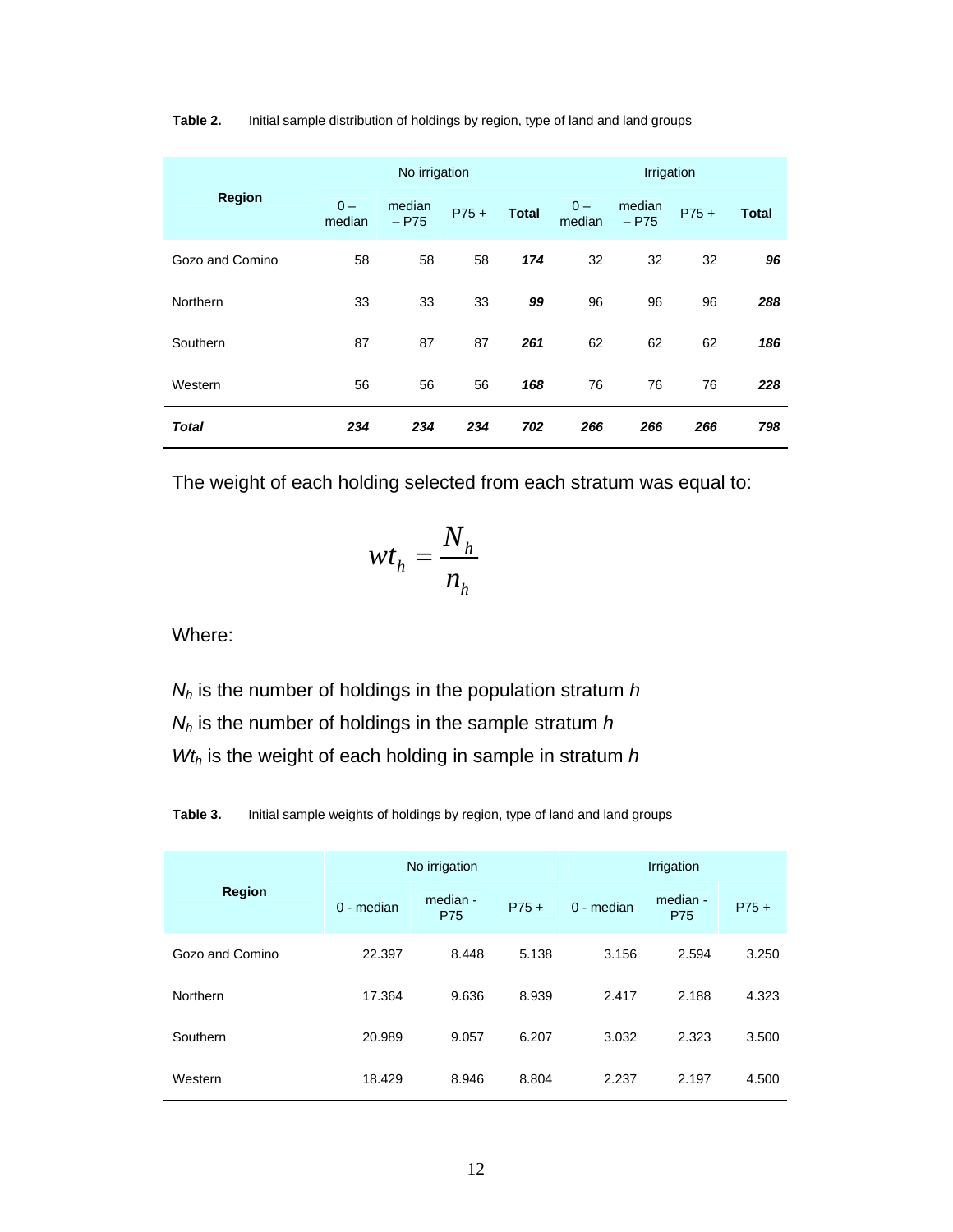In order to minimize enumeration errors five (5) qualified staff were involved in the interviewing stage. Interviewing was carried out during a twelve week period extending from March to May 2005 and the information collected referred to harvested crop production for the calendar year 2004. Crops sown at the end of 2004 to be harvested in 2005 were not taken into account.

The households in the sample were informed individually by mail explaining the scope of the survey and the information it was about to be collected. It was also explained that reliable and accurate data was of utmost importance for planning purposes. Each farmer was asked to prepare areas and production figures for the year 2004. A list, by product, of all transactions carried out at the official markets was compiled so as to countercheck the farmers' declarations. This served as a benchmarking exercise. As most of the agricultural produce is transported in standard boxes, the enumerators asked the farmer the number of boxes harvested of each crop. The farmer was more familiar to the number of boxes rather than on actual production in kilograms. The fruit and vegetable market gave detailed information about the packing and the standard weight of each crop. During interviewing, the weights of the boxes were confirmed as being correct.

From a sample of 1,500 holdings there was a response of 1,162 holdings or 77 per cent response.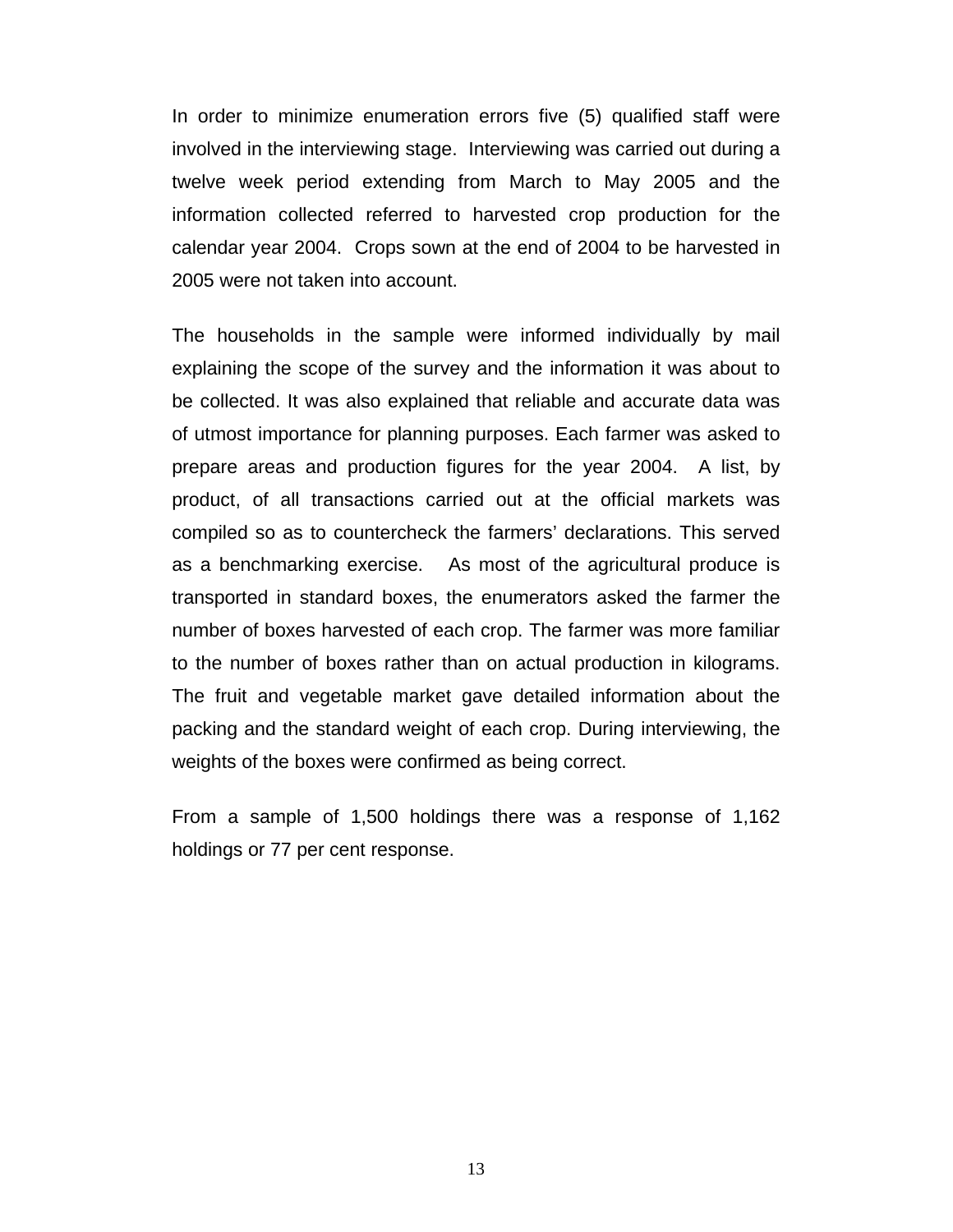|                 | No irrigation   |                   |        |              | Irrigation      |                   |        |              |
|-----------------|-----------------|-------------------|--------|--------------|-----------------|-------------------|--------|--------------|
| <b>Region</b>   | $0 -$<br>median | median<br>$-$ P75 | $P75+$ | <b>Total</b> | $0 -$<br>median | median<br>$-$ P75 | $P75+$ | <b>Total</b> |
| Gozo and Comino | 51              | 37                | 37     | 125          | 21              | 22                | 26     | 69           |
| Northern        | 29              | 23                | 22     | 74           | 64              | 69                | 90     | 223          |
| Southern        | 80              | 66                | 59     | 205          | 45              | 49                | 59     | 153          |
| Western         | 51              | 34                | 51     | 136          | 50              | 61                | 66     | 177          |
| Total           | 211             | 160               | 169    | 540          | 180             | 201               | 241    | 622          |

**Table 4.** Final sample distribution of agricultural holdings by region, type of land and land groups

In order to tackle non response, it was decided to re-weight rather than to impute data from the census. This decision was taken as the census data was four years old and may be considered outdated. The final weighting scheme can be seen from Table 5:

|                 |              | No irrigation            |        | Irrigation   |                        |        |  |
|-----------------|--------------|--------------------------|--------|--------------|------------------------|--------|--|
| Region          | $0$ - median | Median $-$<br><b>P75</b> | $P75+$ | $0$ - median | median -<br><b>P75</b> | $P75+$ |  |
| Gozo and Comino | 25.471       | 13.243                   | 8.054  | 4.810        | 3.773                  | 4.000  |  |
| Northern        | 19.759       | 13.826                   | 13.409 | 3.625        | 3.044                  | 4.611  |  |
| Southern        | 22.825       | 11.939                   | 9.153  | 4.178        | 2.939                  | 3.678  |  |
| Western         | 20.235       | 14.735                   | 9.667  | 3.400        | 2.738                  | 5.182  |  |

Table 5. Final sample weights of agricultural holdings by region, type of land and land groups

Table 6 reflects the actual response rates per stratum. The element of non response was due to a number of factors. In some cases the agricultural holding could not be contacted and in other cases the holding refused to co-operate.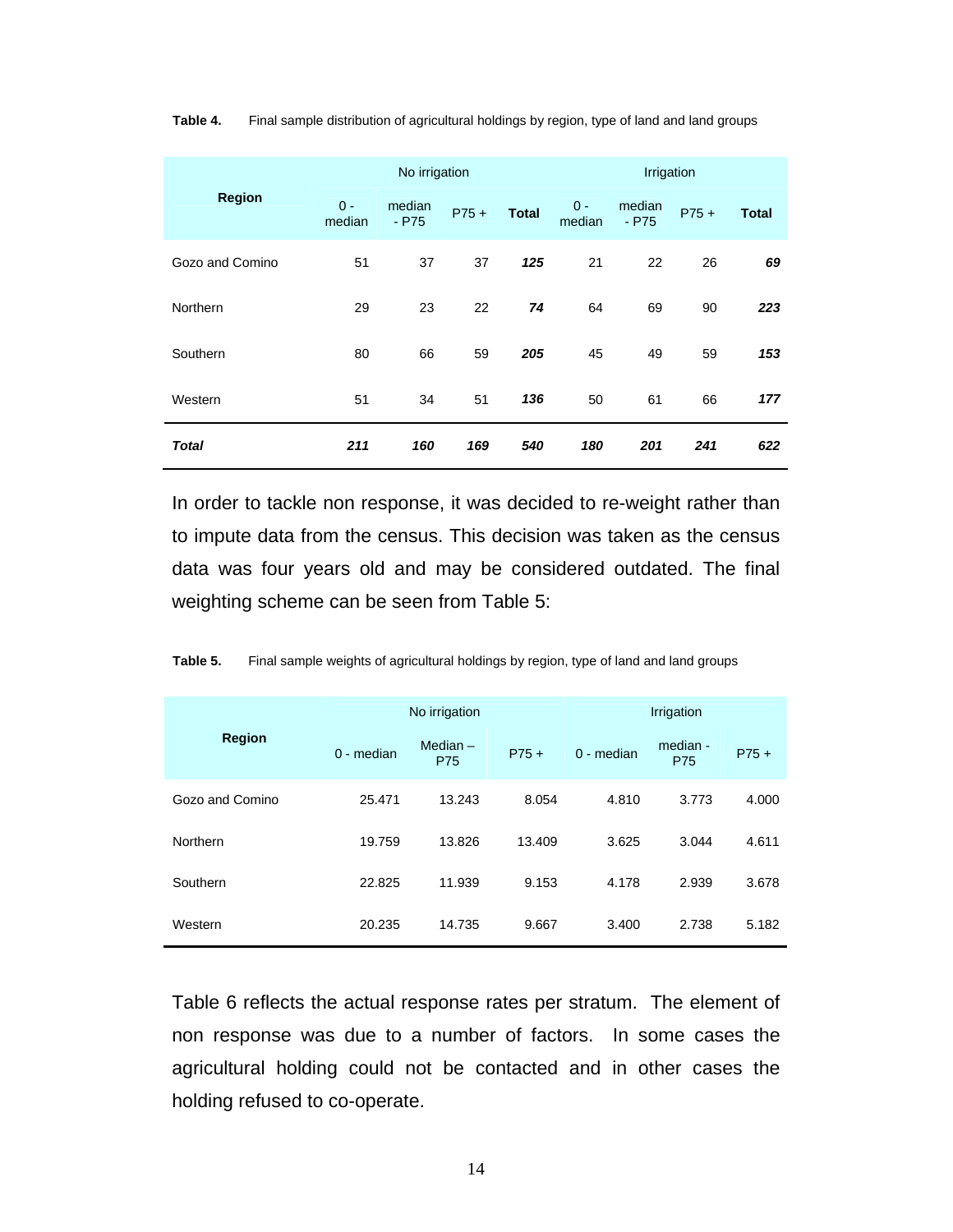|                 | No irrigation   |                   |        | Irrigation   |                 |                   |        |              |
|-----------------|-----------------|-------------------|--------|--------------|-----------------|-------------------|--------|--------------|
| <b>Region</b>   | $0 -$<br>median | Median<br>$-$ P75 | $P75+$ | <b>Total</b> | $0 -$<br>median | median<br>$-$ P75 | $P75+$ | <b>Total</b> |
| Gozo and Comino | 87.9%           | 63.8%             | 63.8%  | 72.3%        | 65.6%           | 68.8%             | 81.3%  | 71.1%        |
| Northern        | 87.9%           | 69.7%             | 66.7%  | 75.5%        | 66.7%           | 71.9%             | 93.8%  | 77.2%        |
| Southern        | 92.0%           | 75.9%             | 67.8%  | 78.5%        | 72.6%           | 79.0%             | 95.2%  | 82.7%        |
| Western         | 91.1%           | 60.7%             | 91.1%  | 81.0%        | 65.8%           | 80.3%             | 86.8%  | 77.3%        |
| Total           | 90.2%           | 68.4%             | 72.2%  | 77.1%        | 67.7%           | 75.6%             | 90.6%  | 77.8%        |

#### Table 6. Response rate of agricultural holdings by region, type of land and land groups

#### **2.4 Enumeration and Interviewing**

Interviewing was carried out after office hours as most farmers would be in their fields during the day.

The questionnaire, which is attached in Annex 2, took into consideration the following variables:-

- 1 Farmers' personal details, NSO reference, interviewer's I.D. number, date of interview
- 2 Fruit and vegetables targeted:-
	- Potatoes and horticultural crops grown in the open
	- Horticultural crops grown under glass
	- Fruit trees including grapes for wine grown in the open
	- Forage
- 3 Areas under each crop
- 4 Whether each crop was irrigated or not
- 5 The number of boxes filled with each respective crop
- 6 The weight per box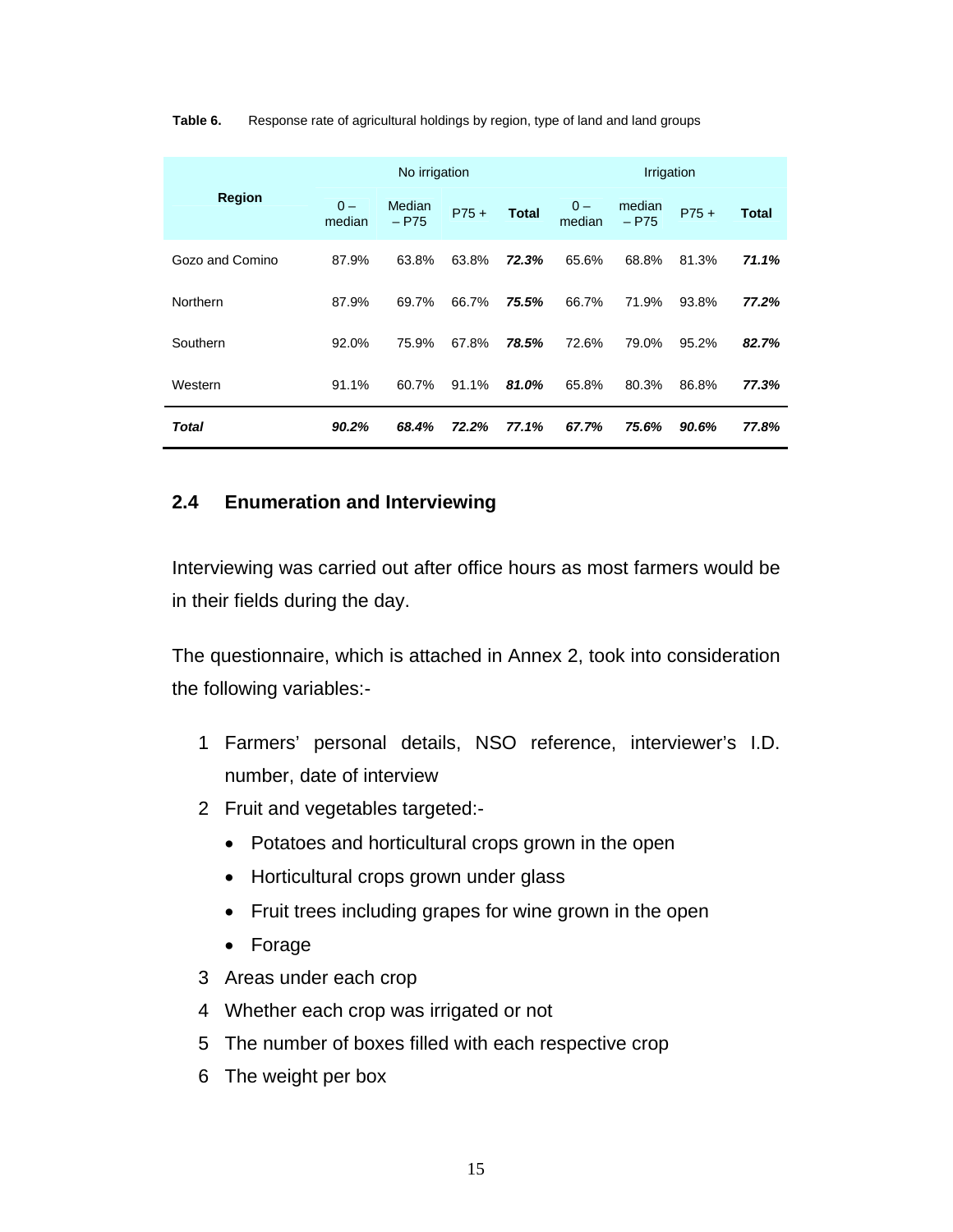The number of boxes by product multiplied by the weight per box is equal to the harvested production of each crop.

$$
THP_i = \sum_{n=1}^{n} (NB_i \cdot WB_i \cdot WT_i)
$$

Where:

i is the crop type n is the number of farms with species with crop i THP is the total harvested production NB is the number of boxes with the production harvested WB is the weight per box with the production harvested WT is the weight of the agricultural holding t is the stratum number from stratum 1 to stratum 24

Interviewing time per holding varied depending on the crop diversity of the holding irrespective of the area of each crop within each holding. Holdings with large areas and a diversity of agricultural crops on average took around 45 minutes to complete. On the other hand holdings with few crops took less than 5 minutes to complete

#### **2.5 Unit non-response**

In order to deal with unit non-response, post stratification of the actual units surveyed, was taken into consideration. It was decided not to impute data from the Census of Agriculture since this was carried out four years earlier and changes in crop production patterns may have taken place.

In a few cases, the farmer was not able to answer all the questions that were put forward to him. In principle, there was no problem for the

16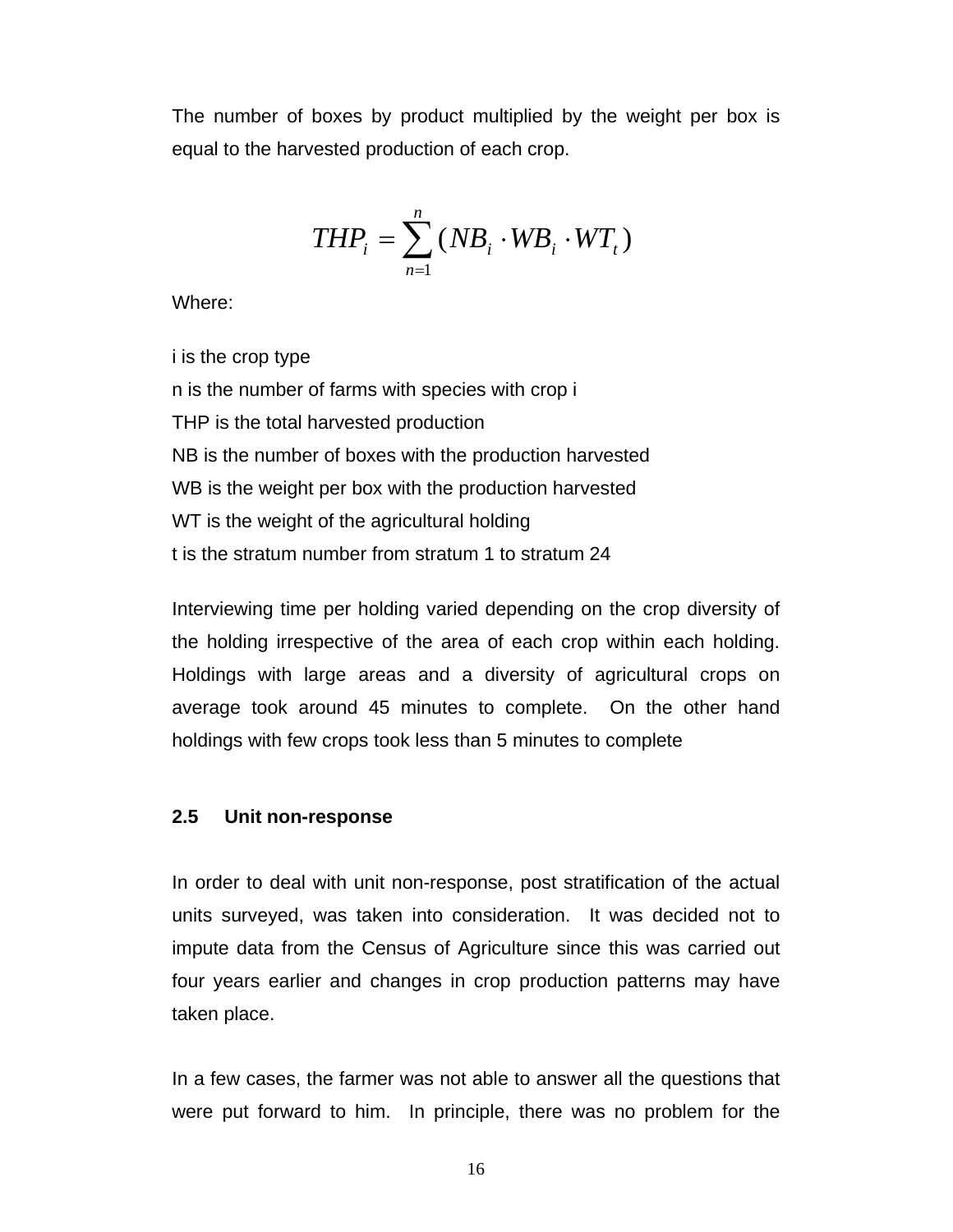farmer to provide information on areas harvested, however, in a few cases the farmer was not able to provide information on production data. Since the majority of the holdings are a family concern the farmers do not see the need to keep book keeping records. In order to avoid getting inaccurate data it was decided to impute median data from the survey itself. The imputed data can be considered reliable due to the fact that item non-response was not extensive and only a few holdings did not answer the questionnaire comprehensively.

#### **3 Results and Comparisons**

#### **3.1 Findings on structure of the holdings**

Prior to this survey, it was not clear whether the administrative sources together with expert advice from the Ministry to estimate the volume of production that bypasses the markets was the best solution. It is important that such a survey was carried out so as to establish a strong base for future estimations both for the compilation of crop products statistics and also for the economic accounts for agriculture. The survey findings will serve to have a clear picture of the fruit, vegetable and forage production within the Maltese Islands. The tables below provide some insight on the results obtained crop production.



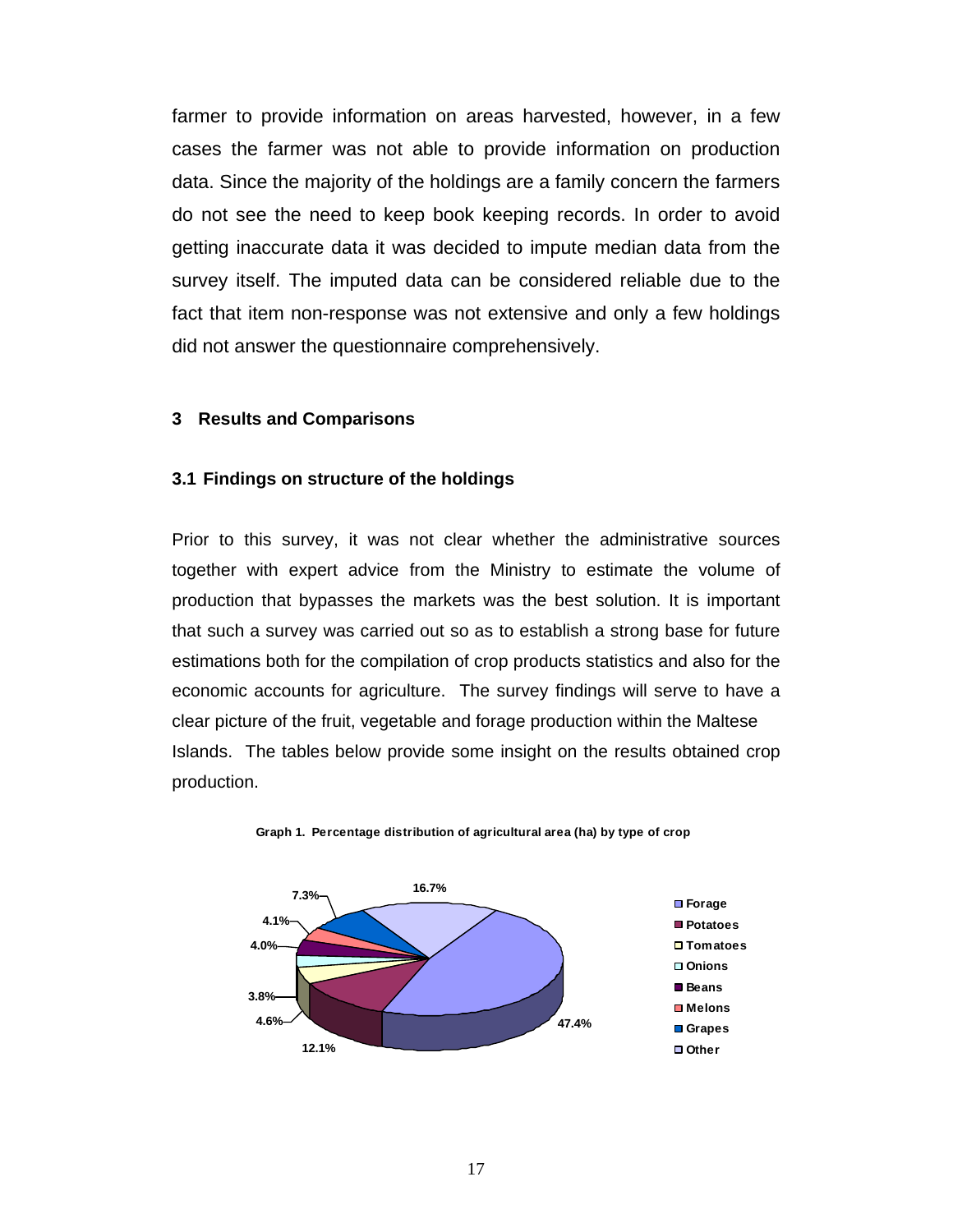

#### **Graph 2. Percentage distribution of estimated crop production (t) by type of crop**

The final results from the Tapas Project gave a total crop production of 106,922 tonnes in 2004, with a percentage error of 4.3 per cent given a 68 per cent level of confidence. This production is significantly higher than the volume which passes through organized markets which stood at 44,513 tonnes during the same period. The primary aim of the survey was to establish the level of production which by passes the market. Table 7 provides a breakdown of some of the most important crops with their corresponding areas, grown in the Maltese Islands during 2004. A worrying factor during the sampling design stage was the fact that crop areas in Malta are rather small and that coefficients of variation could be high. The best results were achieved in the main crops which are potatoes, onions, beans, grapes and forage production.

The volume of production of potatoes, tomatoes and forage accounted to 54.3 per cent of all production.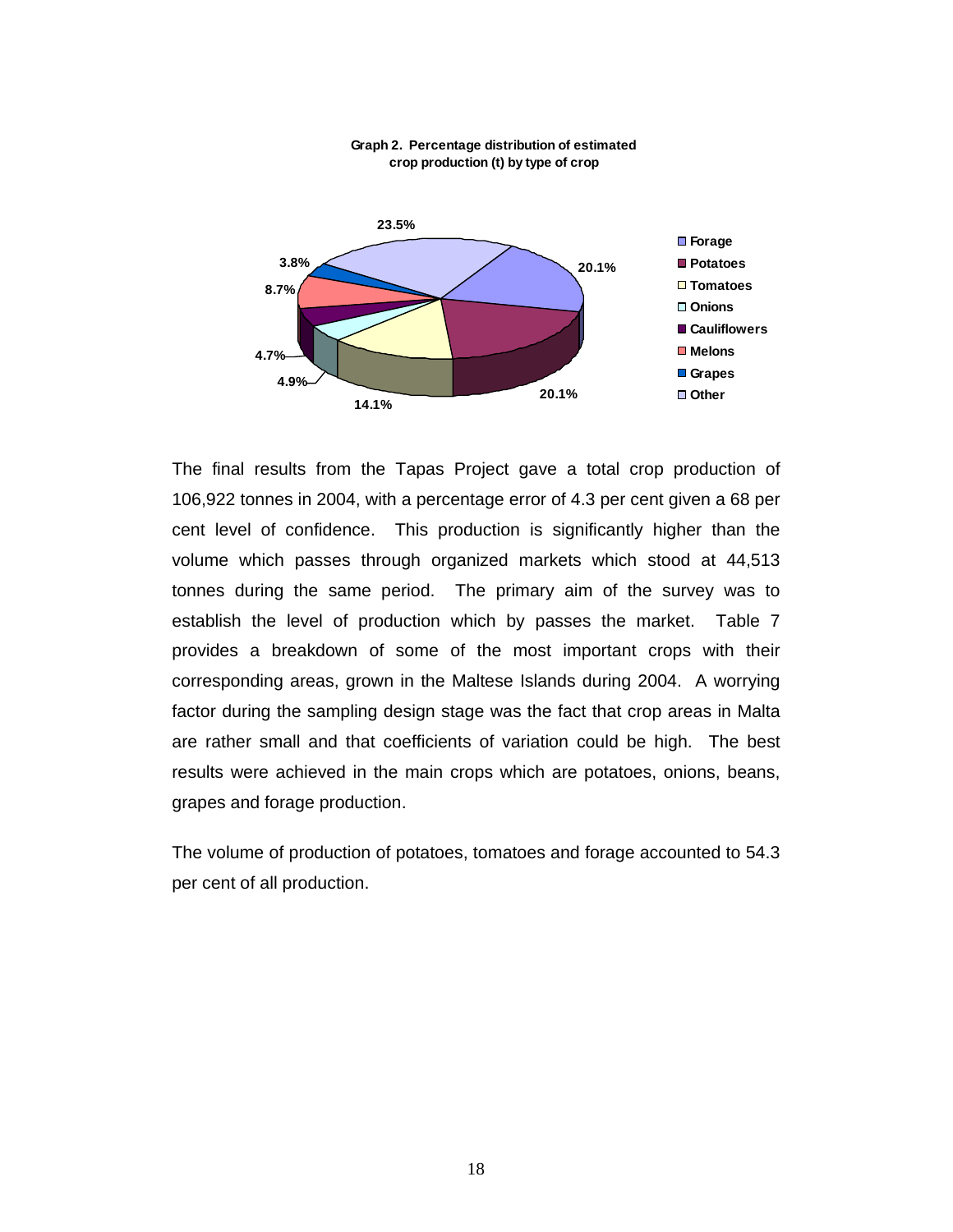|                   | Area (ha)<br><b>TAPAS</b><br>survey | CV (%) | Production (t)<br><b>TAPAS</b><br>survey | CV (%) | % of total<br>production |
|-------------------|-------------------------------------|--------|------------------------------------------|--------|--------------------------|
| <b>Total</b>      | 8,804                               | 2.6    | 106,922                                  | 4.3    | 100.0%                   |
| of which:         |                                     |        |                                          |        |                          |
| Potatoes          | 1,063                               | 4.8    | 21,527                                   | 5.6    | 20.1%                    |
| Tomatoes          | 405                                 | 8.4    | 15,047                                   | 10.6   | 14.1%                    |
| Onions            | 338                                 | 5.2    | 5,276                                    | 6.7    | 4.9%                     |
| Beans             | 350                                 | 5.1    | 1,990                                    | 6.9    | 1.9%                     |
| Vegetable marrows | 200                                 | 8.1    | 3,083                                    | 9.2    | 2.9%                     |
| Water melons      | 118                                 | 11.3   | 5,148                                    | 11.8   | 4.8%                     |
| Sugar melons      | 240                                 | 10.6   | 4,172                                    | 13.2   | 3.9%                     |
| Cauliflowers      | 189                                 | 11.1   | 5,065                                    | 16.3   | 4.7%                     |
| Cabbages          | 97                                  | 10.5   | 3,482                                    | 12.4   | 3.3%                     |
| Lettuce           | 79                                  | 13.4   | 2,720                                    | 16.1   | 2.5%                     |
| Carrots           | 63                                  | 10.9   | 1,612                                    | 12.5   | 1.5%                     |
| Grapes            | 645                                 | 7.7    | 4,026                                    | 10.3   | 3.8%                     |
| Peaches           | 145                                 | 14.1   | 1,095                                    | 13.1   | 1.0%                     |
| Citrus            | 90                                  | 14.2   | 1,199                                    | 15.5   | 1.1%                     |
| Forage            | 4,172                               | 4.5    | 21,542                                   | 5.2    | 20.1%                    |

#### **Table 7.** Area (ha) and estimated total crop production (t) by type of crop

Table 9 compares the total crop production established within the survey when compared to official market sales at the four organized markets plus the information obtained from tomato processing plants that purchase tomatoes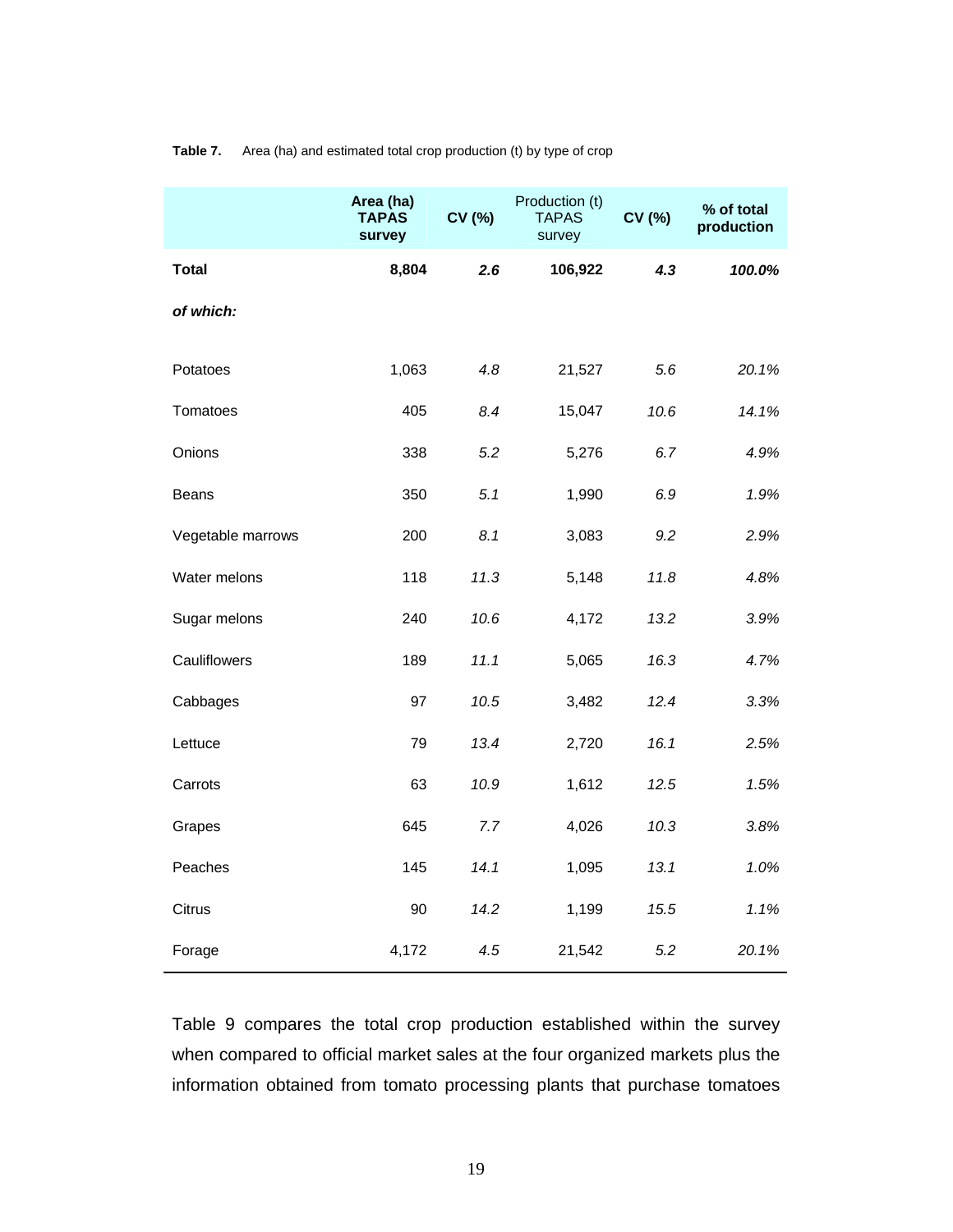directly from the farmers and the exports of potatoes that are obtained from the Ministry of Rural Affairs and the Environment (MRAE) every year.

|                                 | Production (t)<br><b>TAPAS</b> survey | CV (%) | Lower limit | <b>Upper limit</b> |
|---------------------------------|---------------------------------------|--------|-------------|--------------------|
| <b>Total crop</b><br>production | 106,922                               | 4.3    | 111,520     | 102,324            |
| of which                        |                                       |        |             |                    |
| Potatoes                        | 21,527                                | 5.6    | 22,733      | 20,321             |
| Tomatoes                        | 15,047                                | 10.6   | 16,642      | 13,452             |
| Onions                          | 5,276                                 | 6.7    | 5,629       | 4,923              |
| <b>Beans</b>                    | 1,990                                 | 6.9    | 2,127       | 1,853              |
| Vegetable marrows               | 3,083                                 | 9.2    | 3,367       | 2,799              |
| Water melons                    | 5,148                                 | 11.8   | 5,755       | 4,541              |
| Sugar melons                    | 4,172                                 | 13.2   | 4,723       | 3,621              |
| Cauliflowers                    | 5,065                                 | 16.3   | 5,891       | 4,239              |
| Cabbages                        | 3,482                                 | 12.4   | 3,914       | 3,050              |
| Lettuce                         | 2,720                                 | 16.1   | 3,158       | 2,282              |
| Carrots                         | 1,612                                 | 12.5   | 1,814       | 1,411              |
| Grapes                          | 4,026                                 | 10.3   | 4,441       | 3,611              |
| Peaches                         | 1,095                                 | 13.1   | 1,238       | 952                |
| Citrus                          | 1,199                                 | 15.5   | 1,385       | 1,013              |
| Forage                          | 21,542                                | 5.2    | 22,662      | 20,422             |

| Table 8. |  | Lower and upper limits of estimated total crop production (t) at 68% confidence |
|----------|--|---------------------------------------------------------------------------------|
|----------|--|---------------------------------------------------------------------------------|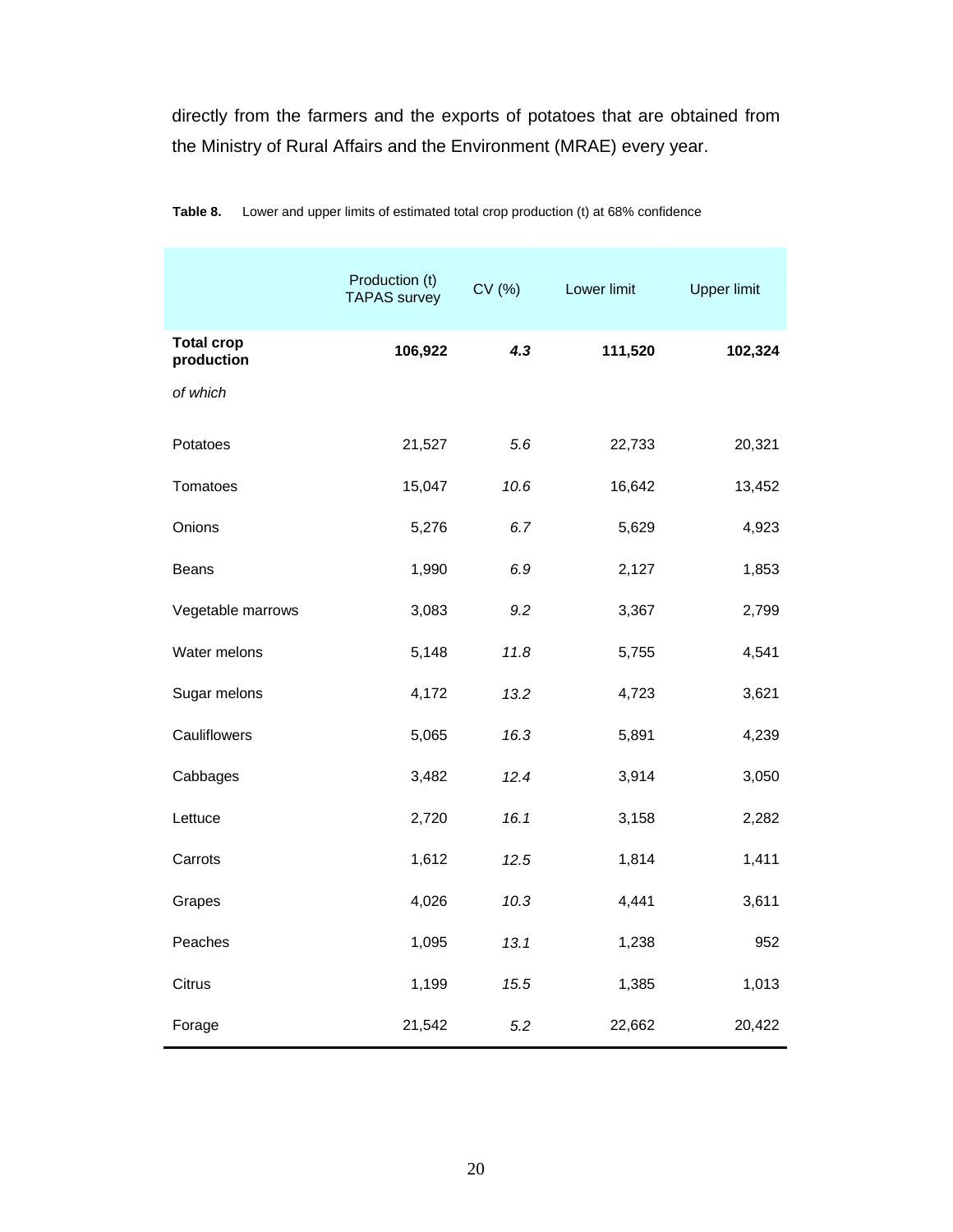It has now been established that the volume of market sales together with the volume of tomatoes which goes to the processing plants and the volume of exported potatoes account to 58.4 per cent of the total crop production. The two most important arable crops in Malta are potato and tomato growing. Estimated total production of potatoes through the survey amounted to 21.5 thousand tonnes with a coefficient of variation of 5.6 per cent or  $\pm$  1,206 tonnes. The lower limit, that is 20.3 thousand tonnes, is greater than the summation of market sales of potatoes and exports of potatoes together, implying that not all the production of potatoes can be accounted for, solely through administrative sources. Since potatoes can be stored for long periods after harvesting, this crop is very popular amongst subsistence farmers. In fact, the survey shows that 839 holdings out of a total of 1,162 holdings (72.2 per cent) grew potatoes.

Forage production is also a main crop as this covers around one half of the utilized agricultural land area.



**Chart 3. Percentage distribution of estimated crop production (t) by** 

On the other hand, the results indicate that no direct sales of tomatoes, other than those to official markets and tomato processing plants. Whereas total production of tomatoes amounted to roughly 15,000 tonnes with a coefficient of variation of 10.6 per cent or  $\pm$  1,595 tonnes, the total harvested production that was taken to the markets and the processing plants totaled 15,000 tonnes too. Since this is a perishable crop, it must be sold as soon as it is harvested.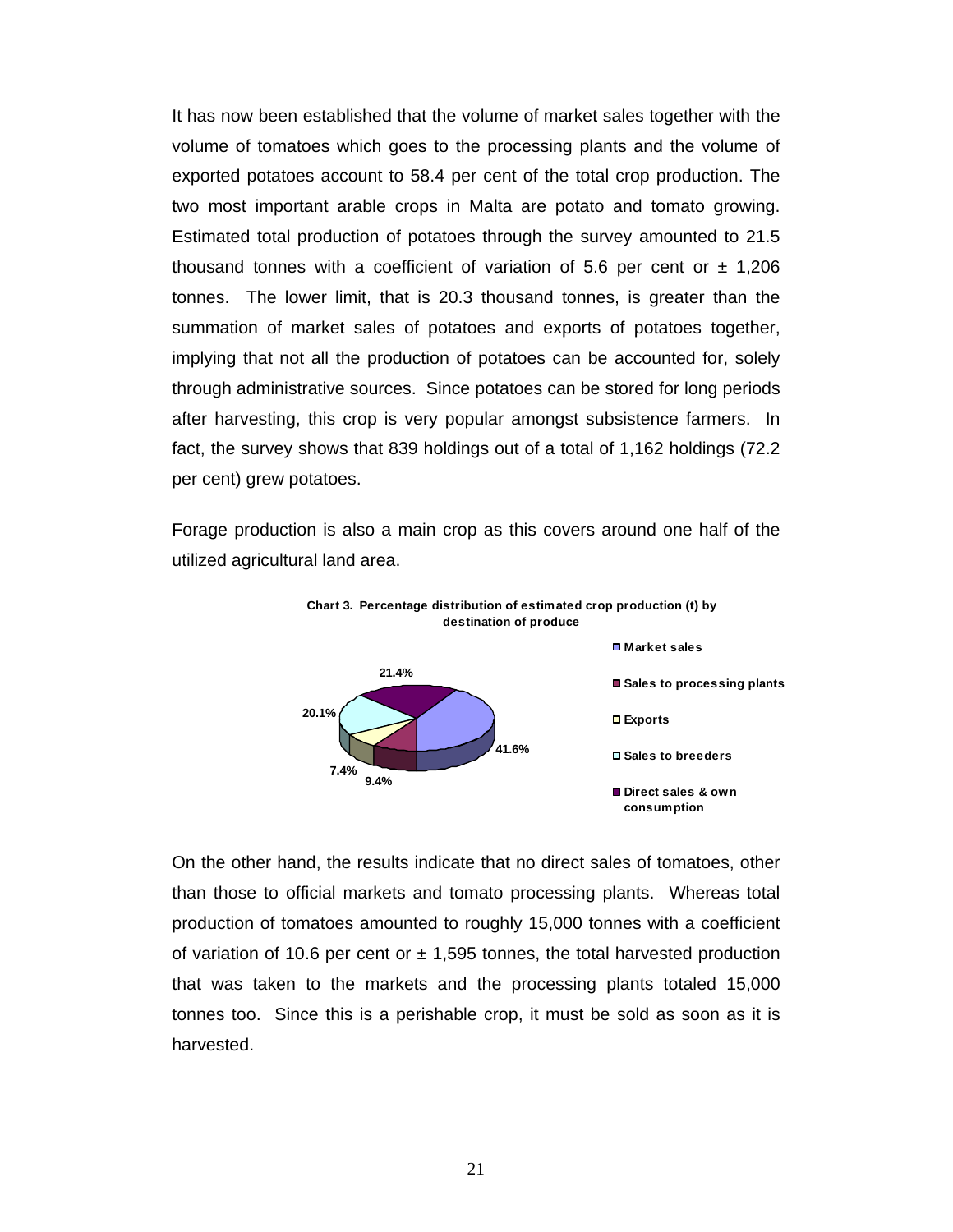|                              | Production (t)<br><b>TAPAS</b> survey | <b>Total production</b>               | of which:        |                                        |  |
|------------------------------|---------------------------------------|---------------------------------------|------------------|----------------------------------------|--|
|                              |                                       | from<br>administrative<br>sources (t) | Market sales (t) | Other<br>administrative<br>sources (t) |  |
| <b>Total crop production</b> | 106,922                               | 62,489                                | 44,514           | 17,975                                 |  |
| of which                     |                                       |                                       |                  |                                        |  |
| Potatoes                     | 21,527                                | 14,001                                | 6,054            | 7,947                                  |  |
| Tomatoes                     | 15,047                                | 15,051                                | 5,023            | 10,028                                 |  |
| Onions                       | 5,276                                 | 2,254                                 | 2,254            | $\overline{\phantom{a}}$               |  |
| <b>Beans</b>                 | 1,990                                 | 467                                   | 467              |                                        |  |
| Vegetable marrows            | 3,083                                 | 3,046                                 | 3,046            |                                        |  |
| Water melons                 | 5,148                                 | 4,400                                 | 4,400            |                                        |  |
| Sugar melons                 | 4,172                                 | 2,871                                 | 2,871            |                                        |  |
| Cauliflowers                 | 5,065                                 | 3,186                                 | 3,186            |                                        |  |
| Cabbages                     | 3,482                                 | 2,634                                 | 2,634            |                                        |  |
| Lettuce                      | 2,720                                 | 2,237                                 | 2,237            |                                        |  |
| Carrots                      | 1,612                                 | 1,648                                 | 1,648            |                                        |  |
| Grapes                       | 4,026                                 | 476                                   | 476              |                                        |  |
| Peaches                      | 1,095                                 | 761                                   | 761              |                                        |  |
| Citrus                       | 1,199                                 | 593                                   | 593              |                                        |  |
| Forage                       | 21,542                                |                                       |                  |                                        |  |

#### **Table 9.** Distribution of crop produce (t) by administrative source

Table 10 shows the percentage comparison between the total production from the survey, and the volume of produce that can be collected directly from administrative sources. It can safely be concluded that there are no direct sales for tomatoes, carrots and vegetable marrows and administrative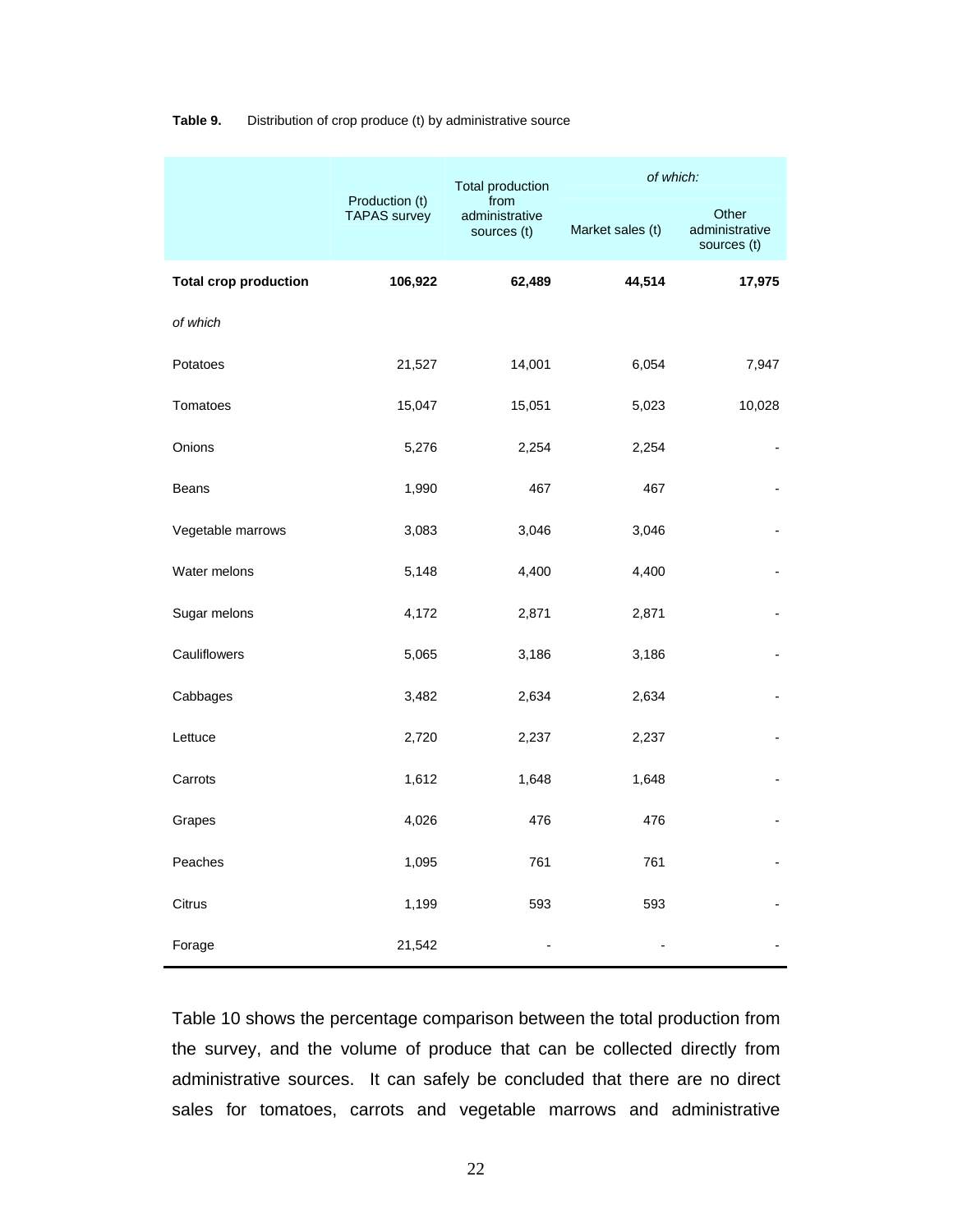sources are very reliable. As for beans, onions and grapes this is absolutely the opposite as only a small percentage pass through the official markets. As for grape production, the produce is sold directly to the vintners for the production of wine or used for the production of wine on the holding. On the other hand the production of beans and onions are mainly grown by part time farmers and are either consumed on the holding or sold directly. Apart from potato growing, the growing of beans and onions are the second and third main crop grown.

A substantial volume of certain crops, namely sugar melons, water melons, cabbages and cauliflowers are sold directly by the holding and by pass the official market. A list of crop products, with total production from the survey in comparison with data obtained from official sources is found in Annex 1.

|                              | Production (t) TAPAS<br>survey | Total production (t) from<br>administrative sources | %      |
|------------------------------|--------------------------------|-----------------------------------------------------|--------|
| <b>Total crop production</b> | 106,922                        | 62,489                                              | 58.4%  |
| of which                     |                                |                                                     |        |
| Potatoes                     | 21,527                         | 14,001                                              | 65.0%  |
| Tomatoes                     | 15,047                         | 15,051                                              | 100.0% |
| Onions                       | 5,276                          | 2,254                                               | 42.7%  |
| <b>Beans</b>                 | 1,990                          | 467                                                 | 23.5%  |
| Vegetable marrows            | 3,083                          | 3,046                                               | 98.8%  |
| Water melons                 | 5,148                          | 4,400                                               | 85.5%  |
| Sugar melons                 | 4,172                          | 2,871                                               | 68.8%  |
| Cauliflowers                 | 5,065                          | 3,186                                               | 62.9%  |

| Table 10. | Comparison between estimated total crop production (t) and crop produce (t) from |
|-----------|----------------------------------------------------------------------------------|
|           | administrative sources                                                           |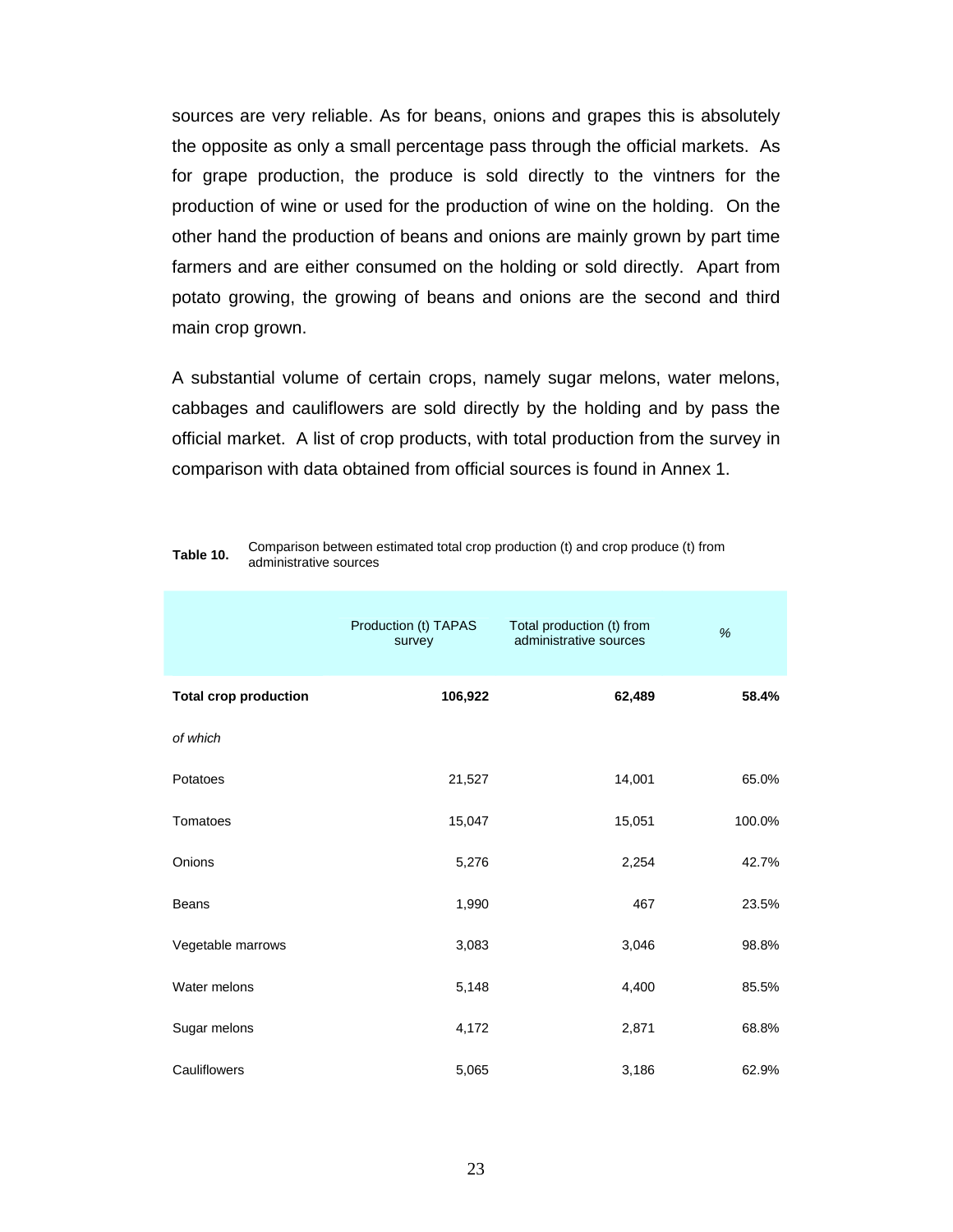| Cabbages | 3,482  | 2,634                    | 75.6%          |
|----------|--------|--------------------------|----------------|
| Lettuce  | 2,720  | 2,237                    | 82.2%          |
| Carrots  | 1,612  | 1,648                    | 102.2%         |
| Grapes   | 4,026  | 476                      | 11.8%          |
| Peaches  | 1,095  | 761                      | 69.5%          |
| Citrus   | 1,199  | 593                      | 49.5%          |
| Forage   | 21,542 | $\overline{\phantom{a}}$ | $\blacksquare$ |

#### **4 Conclusion**

This study concludes that the set of coefficients which were applied earlier should be revised should be replaced by the coefficients obtained from the 'TAPAS' project. The available administrative sources should be used in conjunction with the coefficients established by the project.

It is not clear whether the practice of sales has changed over the years or whether the methods applied in this study are more sophisticated. The total estimated production is primarily used to compile the Economic Accounts for Agriculture.

Whereas the coefficients used in estimating total crop production were obtained after consultation with the Ministry officials, this time round, the data compiled from the survey was obtained directly from farmers.

Much attention was given to the stratification of the sample as it was imperative that, given certain constraints, it was essential to make the sample as representative as possible. Such constraints included limited resources, non-response, sampling constraints such as dealing with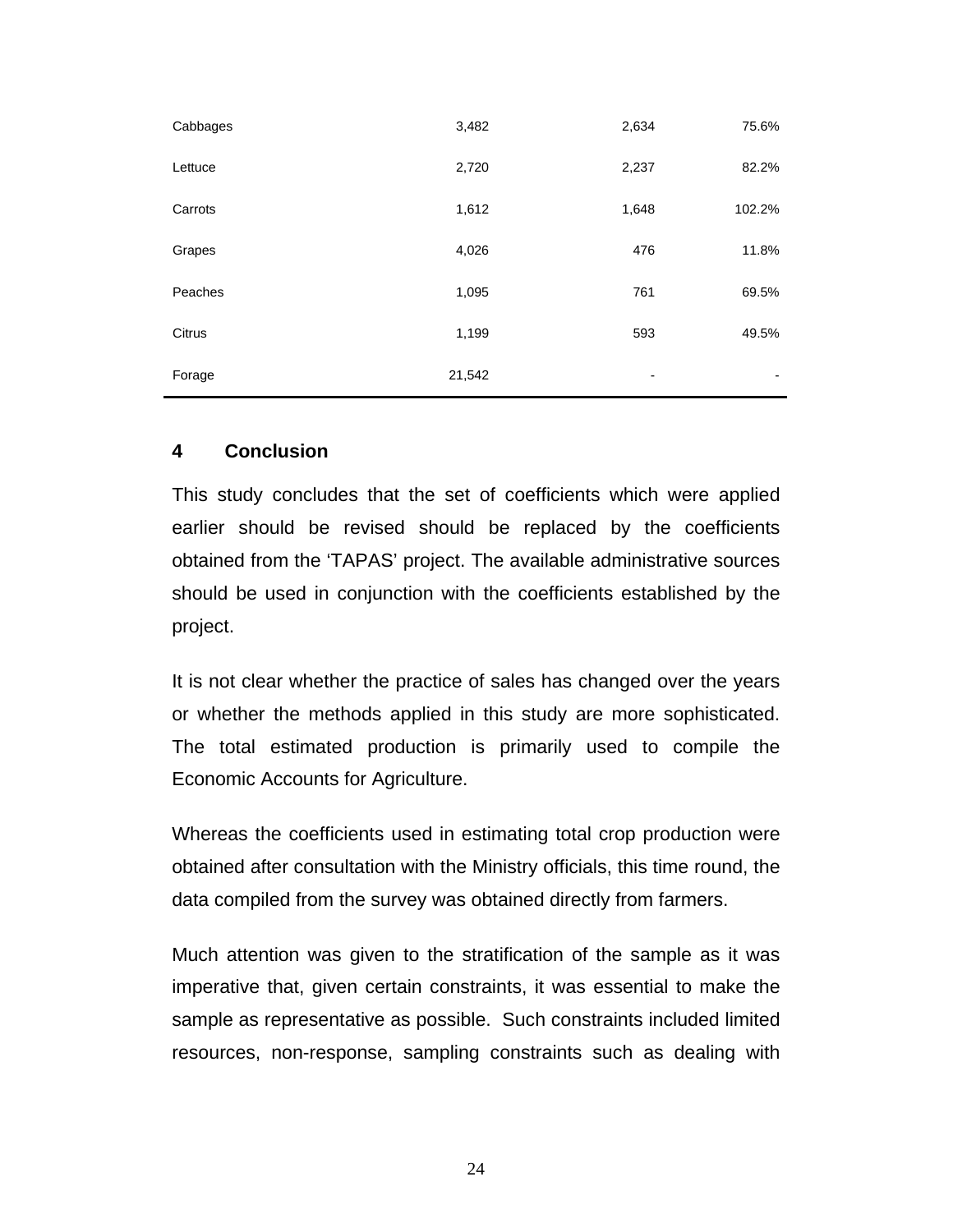small numbers rendered it difficult to obtain high quality data on all the crops on the holding.

In light of the above constraints, the TAPAS action plan has aided the National Statistics Office in ensuring better quality data. This survey will definitely have a positive effect on the compilation of the Economic Accounts for Agriculture and also on the compilation of the National Accounts.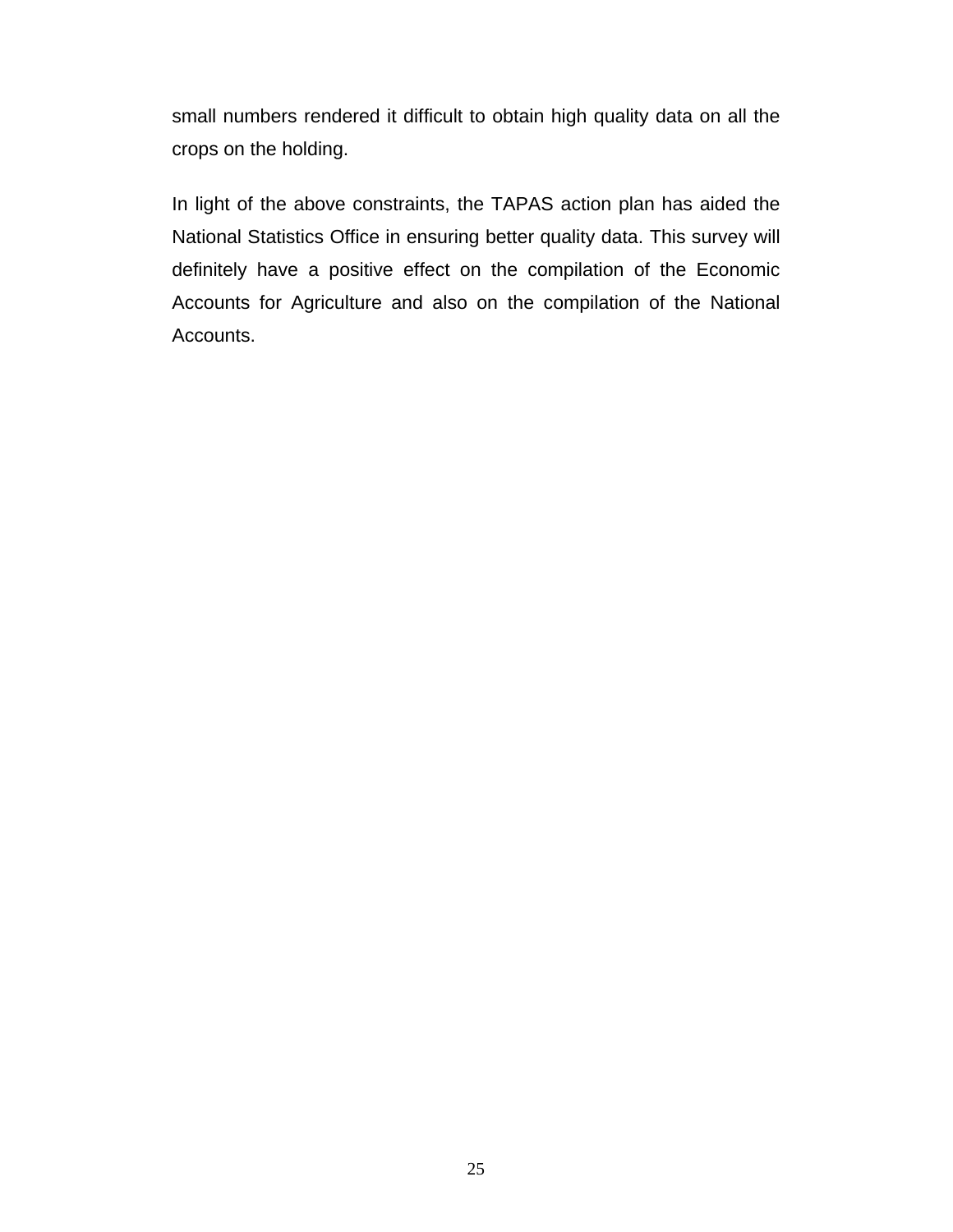# **Annex 1: List of coefficients**

| Crop product            | <b>Total Estimated</b><br>Production | <b>Total Production from</b><br><b>Administrative Sources</b> | Coefficient   |
|-------------------------|--------------------------------------|---------------------------------------------------------------|---------------|
| Artichokes Globe        | 963,393                              | 362,650                                                       | 2.7           |
| Artichokes Jerusalem    | 105,328                              | 101,308                                                       |               |
| Beans Broad             | 1,990,009                            | 466,968                                                       | 4.3           |
| Beans French            | 51,406                               | 69,083                                                        |               |
| Beetroot                | 251,599                              | 165,442                                                       | 1.5           |
| Bellpepper              | 1,019,728                            | 766,687                                                       | 1.3           |
| <b>Broccoli</b>         | 417,226                              | 372,604                                                       |               |
| Cabbages                | 3,503,260                            | 2,634,477                                                     | 1.3           |
| Cabbages - Red          | 0                                    | 98,608                                                        |               |
| Carrots                 | 1,611,869                            | 1,648,402                                                     |               |
| Cauliflowers            | 5,064,793                            | 3,186,057                                                     | 1.6           |
| Celery                  | 296,032                              | 440,270                                                       |               |
| Chickpeas               | 8,545                                | 15,746                                                        |               |
| Cucumber                | 575,858                              | 686,722                                                       |               |
| Eggplant                | 698,870                              | 729,018                                                       |               |
| Endive                  | 171,420                              | 129,808                                                       | 1.3           |
| Garlic                  | 397,876                              | 347,109                                                       |               |
| Gourds                  | 168,373                              | 132,042                                                       | 1.3           |
| Kohlrabi                | 949,227                              | 827,056                                                       | 1.1           |
| Leeks                   | 170,073                              | 181,383                                                       |               |
| Lettuce                 | 2,728,023                            | 2,237,281                                                     | $1.2^{\circ}$ |
| Marrows Long            | 430,579                              | 383,730                                                       |               |
| Marrows Vegetable       | 3,082,556                            | 3,046,122                                                     |               |
| Melons Sugar            | 4,171,784                            | 2,870,737                                                     | 1.5           |
| Melons Water            | 5,006,024                            | 4,400,273                                                     | 1.1           |
| Melons Winter           | 0                                    | 306,773                                                       |               |
| Mushrooms               | 83,855                               | 117,236                                                       |               |
| Onions                  | 5,275,662                            | 2,276,479                                                     | 2.3           |
| Parsley                 | 256,919                              | 388,731                                                       |               |
| Peas                    | 85,214                               | 32,090                                                        | 2.7           |
| Potatoes                | 21,526,727                           | 14,001,742                                                    | 1.5           |
| Pumpkins                | 1,320,752                            | 546,406                                                       | 2.4           |
| Radishes                | 29,661                               | 19,927                                                        |               |
| Spinach                 | 247,213                              | 265,137                                                       |               |
| <b>Sprouts Brussels</b> |                                      | 14,531                                                        |               |
| Tomatoes                | 15,047,395                           | 15,051,765                                                    |               |
| Other Vegetables        | 146538                               | 567,002                                                       |               |
| <b>Total Vegetables</b> | 77,853,786                           | 59,887,399                                                    |               |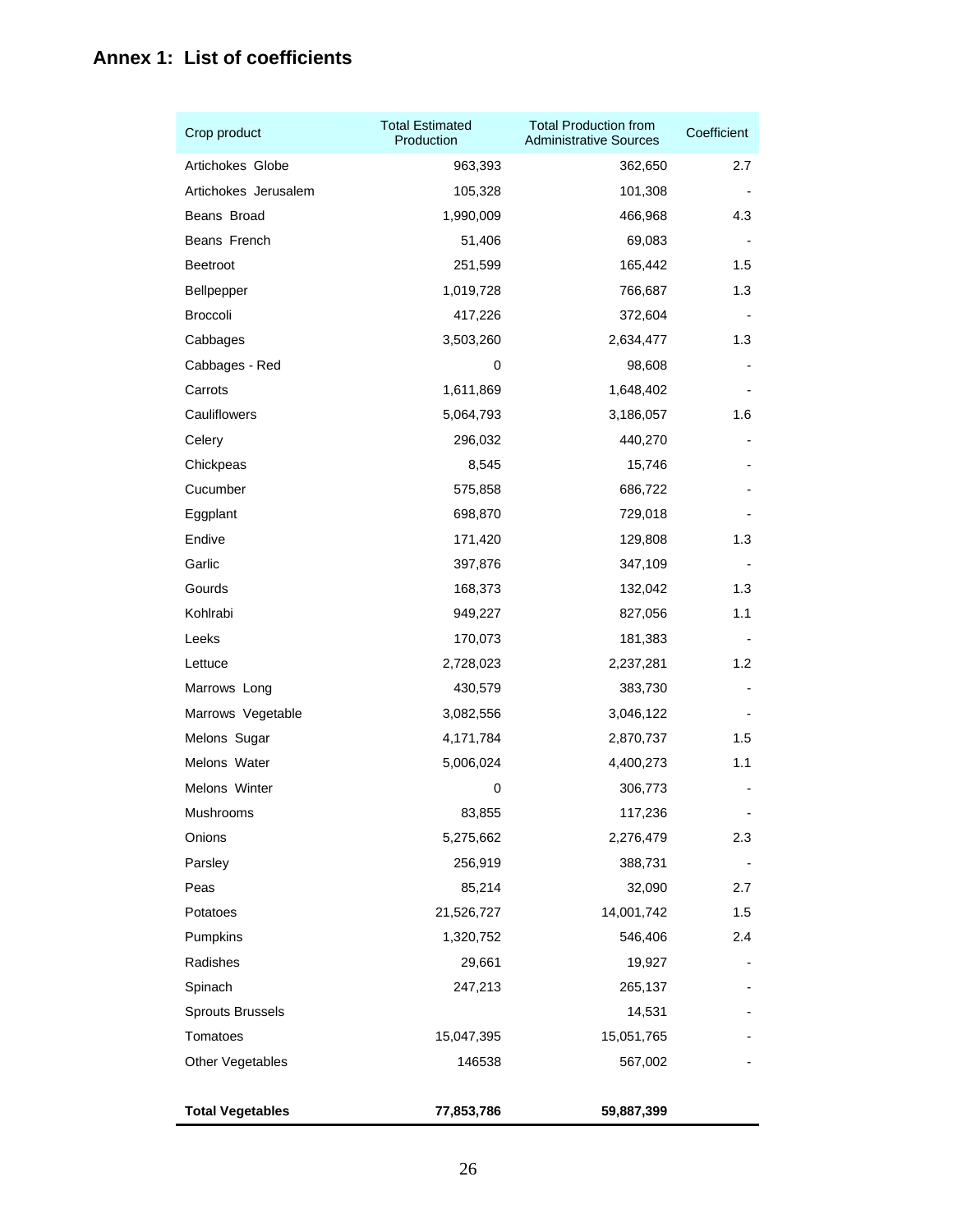| Crop product        | <b>Total Estimated</b><br>Production | <b>Total Production from</b><br><b>Administrative Sources</b> | Coefficient |
|---------------------|--------------------------------------|---------------------------------------------------------------|-------------|
| Apples              | 42,238                               | 15,603                                                        | 2.7         |
| Apricots            | 35,485                               | 10,242                                                        | 3.5         |
| <b>Bambinella</b>   | 32,721                               | 14,903                                                        | $2.2\,$     |
| Banana              | 0                                    | 151                                                           |             |
| <b>Blackberries</b> | 527                                  | 149                                                           | 3.5         |
| Figs                | 215,464                              | 136,055                                                       | 1.6         |
| Grapefruit          | 5,517                                | 6,466                                                         |             |
| Grapes              | 4,025,731                            | 476,853                                                       | 8.4         |
| Lemons              | 518,879                              | 302,960                                                       | 1.7         |
| Medlars             | 7,521                                | 6,617                                                         |             |
| <b>Mulberries</b>   | 0                                    | 484                                                           |             |
| <b>Nectarines</b>   | 142,748                              | 178,866                                                       |             |
| Oranges             | 636,922                              | 270,349                                                       | 2.4         |
| Peaches             | 1,094,557                            | 761,252                                                       | 1.4         |
| Pears               | 36,899                               | 17,244                                                        | 2.1         |
| Pears Prickly       | 21,383                               | 13,199                                                        | 1.6         |
| Plums               | 187,113                              | 2,383                                                         | 78.5        |
| <b>Plums Cherry</b> | 26,782                               | 27,326                                                        |             |
| Pomegranates        | 60,961                               | 41,898                                                        | 1.5         |
| Prunes              | 962                                  | 1,849                                                         |             |
| <b>Strawberries</b> | 324,429                              | 268,816                                                       | 1.2         |
| Tangerines          | 47,195                               | 19,622                                                        | 2.4         |
| Olives              | 61,497                               | 1,961                                                         | 31.4        |
| <b>Other Fruits</b> |                                      | 26,888                                                        |             |
|                     |                                      |                                                               |             |
| <b>Total Fruits</b> | 7,525,531                            | 2,575,247                                                     |             |
|                     |                                      |                                                               |             |
| Crop product        | <b>Total Estimated</b><br>Production | <b>Total Production from</b><br><b>Administrative Sources</b> | Coefficient |
| Forage              | 21,542,256                           | $\overline{\phantom{a}}$                                      |             |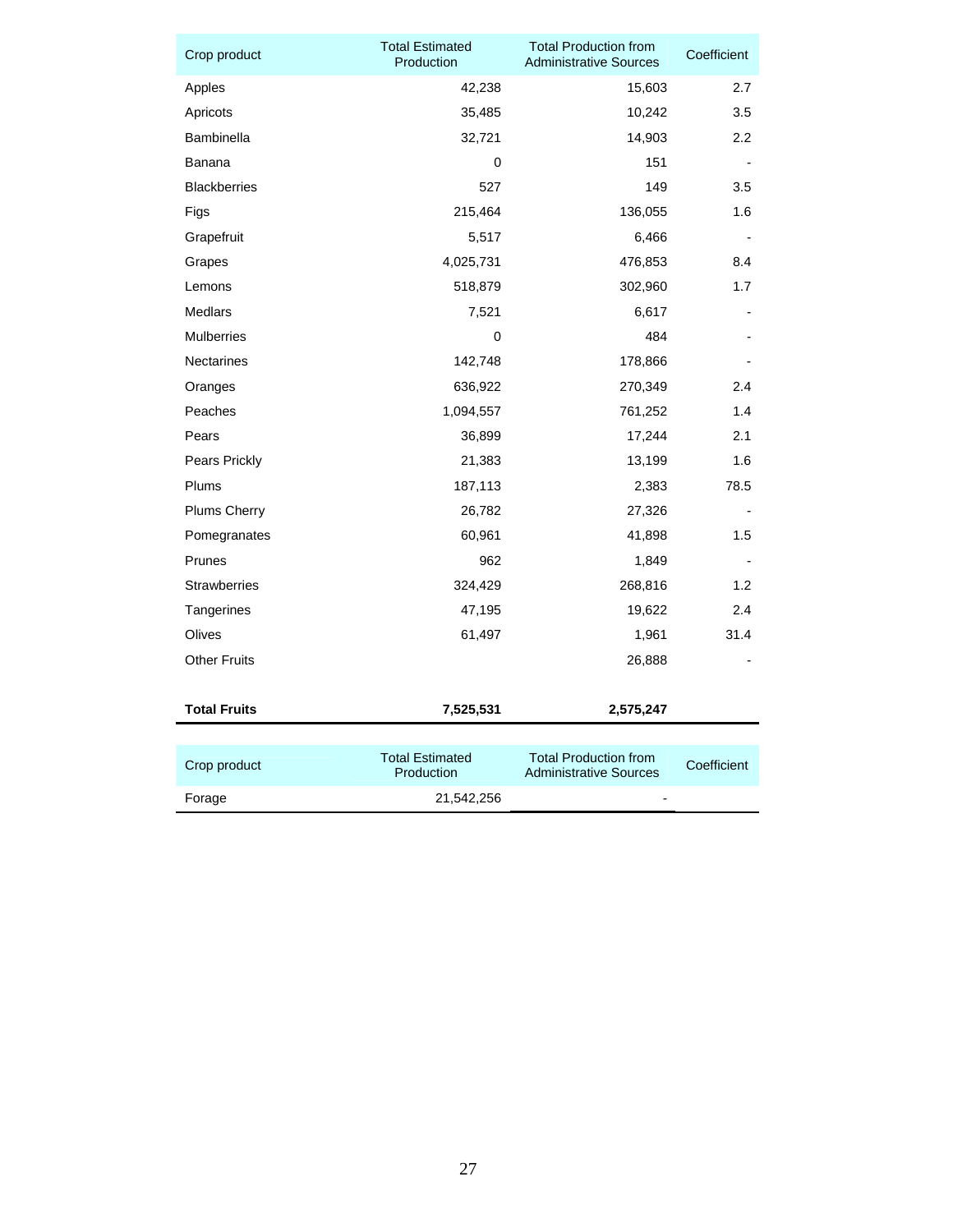#### **Annex 2: Questionnaire**



# **Haxix u Frott**

| <b>NSO Reference</b>              |  |
|-----------------------------------|--|
| Mr/Mrs/Ms/Messrs                  |  |
| Dar Nru / Isem<br>House No / Name |  |
| Trig<br><b>Street</b>             |  |
| Lokalita'<br>Locality             |  |

| Enumeratu<br><b>TEnumerator</b> |  |
|---------------------------------|--|
| Data<br>Date                    |  |

|                                                               | Mr/Mrs/Ms/Me<br><b>SSIS</b>       |  |
|---------------------------------------------------------------|-----------------------------------|--|
| fejn japplika<br>where applicable<br><b>Ibdel 1</b><br>Change | Dar Nru / Isem<br>House No / Name |  |
|                                                               | Trig<br><b>Street</b>             |  |
|                                                               | Lokalita'<br>Locality             |  |

# **PRO{ETT TAPAS - }axix u Frott Raba' u Produzzjoni 2004**

TAPAS PROJECT - Fruit and Vegetables Area and Production 2004

**It-tag]rif qieg]ed jintalab bis-setg]a ta' l-Att XXIV ta' l-2000 li waqqaf l-AwtoritaÏ ta' l-Istatistika ta' Malta. Din l-informazzjoni tintu\a biss g]al skop ta' [bir ta' statistika u anali\i. Hemm kontemplati penalitajiet amministrattivi f'ka\ ta' nuqqas ta' koperazzjoni u dikjarazzjonijiet foloz** 

> Supply of data is compulsory under the Malta Statistics Authority Act XXIV 2000. Data will be used for statistical purposes only. Refusal or false declarations may incur penalties.

#### **KUNFIDENZJALI WARA LI JIMTELA**

#### CONFIDENTIAL AFTER FILLED IN



Nru Tel *Tel No.*

 Firma *Signature* 



# Agriculture and Fisheries Unit

Lascaris, Valletta CMR 02, Malta *Tel: +356 25 997 529 Fax: +356 25 997 522 agric@nso.gov.mt, http://www.nso.gov.mt*



Nru Karta ta' l-IdentitaÏ *Id Card No.*

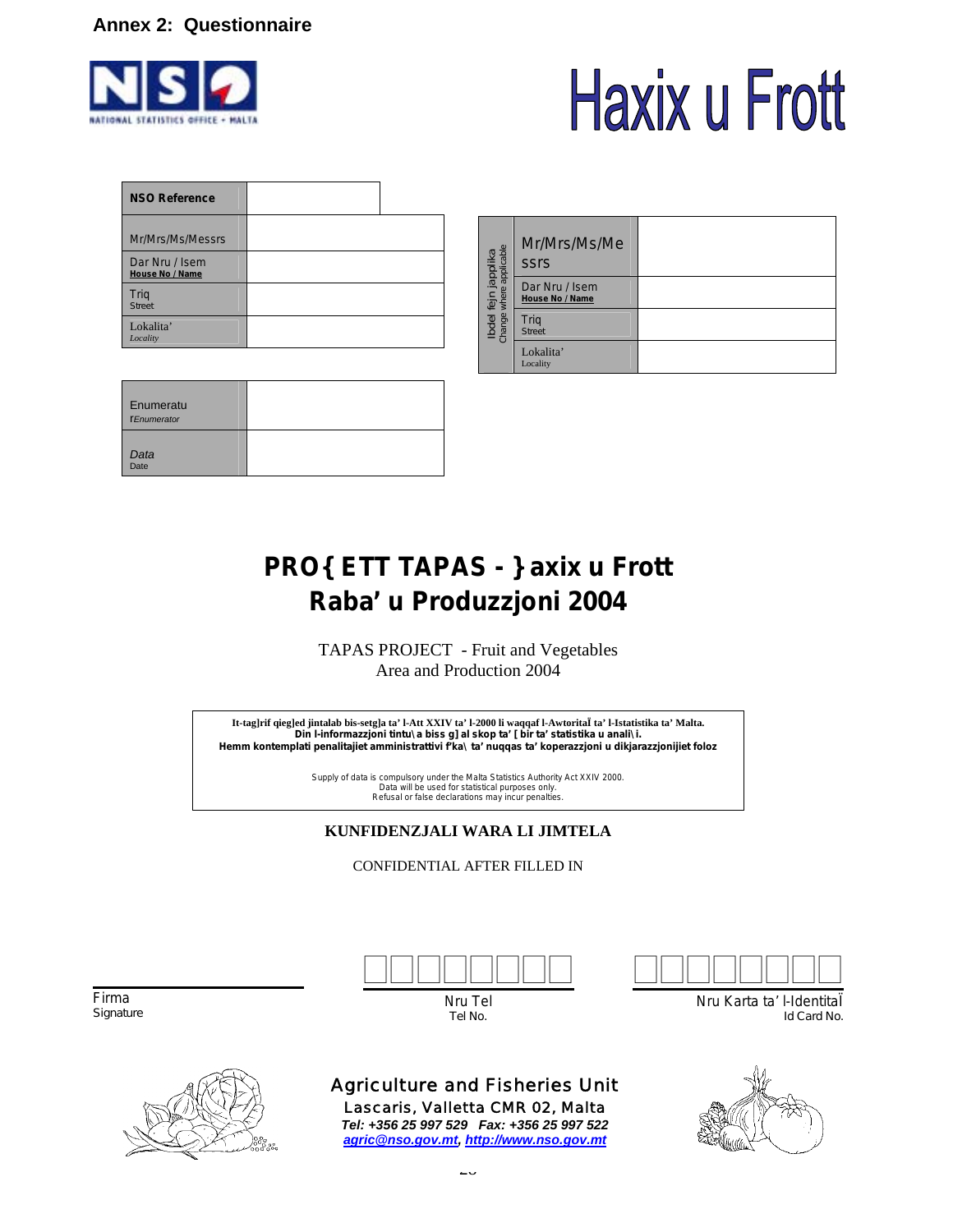|                                             | Area       |     |           | Output / Kg |        |         |
|---------------------------------------------|------------|-----|-----------|-------------|--------|---------|
|                                             | Area under |     | Irrigated | Production  | No. of | Weight  |
|                                             | crop       | Yes | <b>No</b> |             | boxes  | per box |
| } axix fil-miftu]<br>Vegetables in the open |            |     |           |             |        |         |
| Qaqo`<br><b>Artichokes Globe</b>            |            |     |           |             |        |         |
| Arti`oks<br><b>Artichokes Jerusalem</b>     |            |     |           |             |        |         |
| Ful<br><b>Broad Beans</b>                   |            |     |           |             |        |         |
| Fa\ola<br><b>Beans French</b>               |            |     |           |             |        |         |
| Pitravi<br><b>Beetroot</b>                  |            |     |           |             |        |         |
| B\ar a]dar<br><b>Bellpepper</b>             |            |     |           |             |        |         |
| Broccoli<br><b>Broccoli</b>                 |            |     |           |             |        |         |
| Kabo``i<br>Cabbages                         |            |     |           |             |        |         |
| Karrotti<br><b>Carrots</b>                  |            |     |           |             |        |         |
| Pastard<br><b>Cauliflowers</b>              |            |     |           |             |        |         |
| } jar<br><b>Cucumber</b>                    |            |     |           |             |        |         |
| Brun[iel<br>Eggplant                        |            |     |           |             |        |         |
| Indivja<br>Endive                           |            |     |           |             |        |         |
| <b>Tewm Niexef</b><br><b>Garlic Dry</b>     |            |     |           |             |        |         |
| Tewm A]dar<br><b>Garlic Green</b>           |            |     |           |             |        |         |
| Qara' Rotta<br>Gourds                       |            |     |           |             |        |         |
| { idra<br>Kholrabi                          |            |     |           |             |        |         |
| } ass<br>Lettuce                            |            |     |           |             |        |         |
| Qara' Twil<br><b>Marrows Long</b>           |            |     |           |             |        |         |
| Qara' bag]li<br><b>Vegetable Marrows</b>    |            |     |           |             |        |         |
| Bettieg]<br><b>Sugar Melons</b>             |            |     |           |             |        |         |
| Dullieg]<br><b>Water Melons</b>             |            |     |           |             |        |         |
| Basal<br><b>Onions</b>                      |            |     |           |             |        |         |
| Patata<br>Potatoes                          |            |     |           |             |        |         |
| Qara' } amra<br><b>Pumpkins</b>             |            |     |           |             |        |         |
| Spina'l<br>Spinach                          |            |     |           |             |        |         |
| Tadam<br><b>Tomatoes</b>                    |            |     |           |             |        |         |